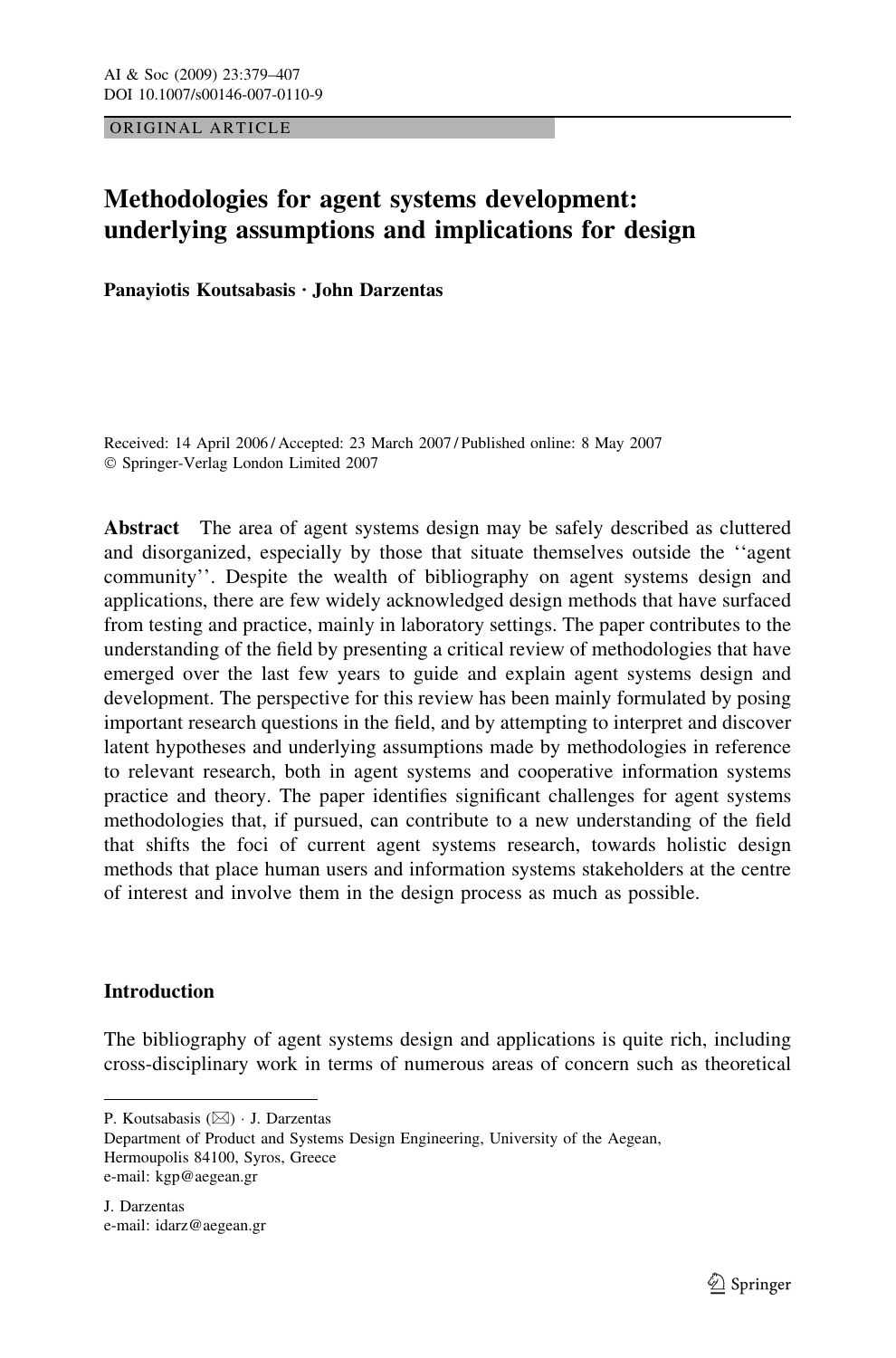background, design methods and architectures, domains of application, problems addressed and technical implementations. However, it is often the case that multiple approaches to agent systems design address similar situations/problems in quite different ways, which in addition may not be safely evaluated and weighted against one another. For many, the concepts of 'autonomous agents' and 'multi-agent systems' have come to be realised as a huge 'melting-pot' of ideas, concerns and specifications regarding cooperative information systems design ranging from 'intelligence' and 'social ability' to 'autonomy' and 'distributed processing'.

In order to make appropriate use of the large amount of work in the field, it is useful to step back and take an external and holistic look at its current status. This will enable a critical look at the directions of the field and allow for gaining an improved understanding of the potential of agent systems approaches to prove responsive to human and social needs. In pursuit of this critical look into agent systems design methods, the paper starts out by posing key questions and discussing important work that has surfaced in scientific literature in terms of, among others, agent definition/identification, architectural design, and coordination/interaction. The main result that can be made out of this discussion comes to support the starting point of this paper, in that almost any attempt to provide an 'answer' may not be evaluated and compared to one-another, which creates apparent obstacles for designers and practitioners. A way to address this polyphony is to focus on selected relevant areas of research, in pursuit of interpretations and explanations about the state of the art, which might not suffice to be generalised further than these areas, but can certainly contribute to a better understanding of the field.

Perhaps the most appropriate area of research in this respect is that of methodologies for agent systems design (agent methodologies). Up to now, there seems to be at least 30 methodologies, not all equally developed or known that attempt to guide agent systems design and development. The appropriateness of selecting this area of research to seek interpretations and explanations for agent systems design may be summarised in that ''in principle, a methodology should include and define all important concepts from the area of concern that are required for providing meaning and structure to the problem situation of interest'' (Checkland and Scholes [1998](#page-26-0)). In principle, methodologies are not simplistic collections of methods or techniques but are penetrated by an underlying philosophy of thought that needs to be questioned, interpreted, understood and adopted in order to be applied in practice. In particular agent methodologies are not separated from the large body of research on autonomous agents and multi-agent systems but on the contrary they attempt to purposefully synthesize the experiences gained from multifarious work on agent systems design and development to a form that may be easily accessed and used by practitioners.

The paper presents a critical review of methodologies that have emerged over the last few years to guide and explain agent systems design and development. The perspective for this review has been mainly formulated by posing important research questions in the field, such as those related to the suitability of the agent approach to particular problems, the design of the architecture of agent systems and the requirements for agent systems coordination. The paper attempts to interpret and discover the latent hypotheses and underlying assumptions made by methodologies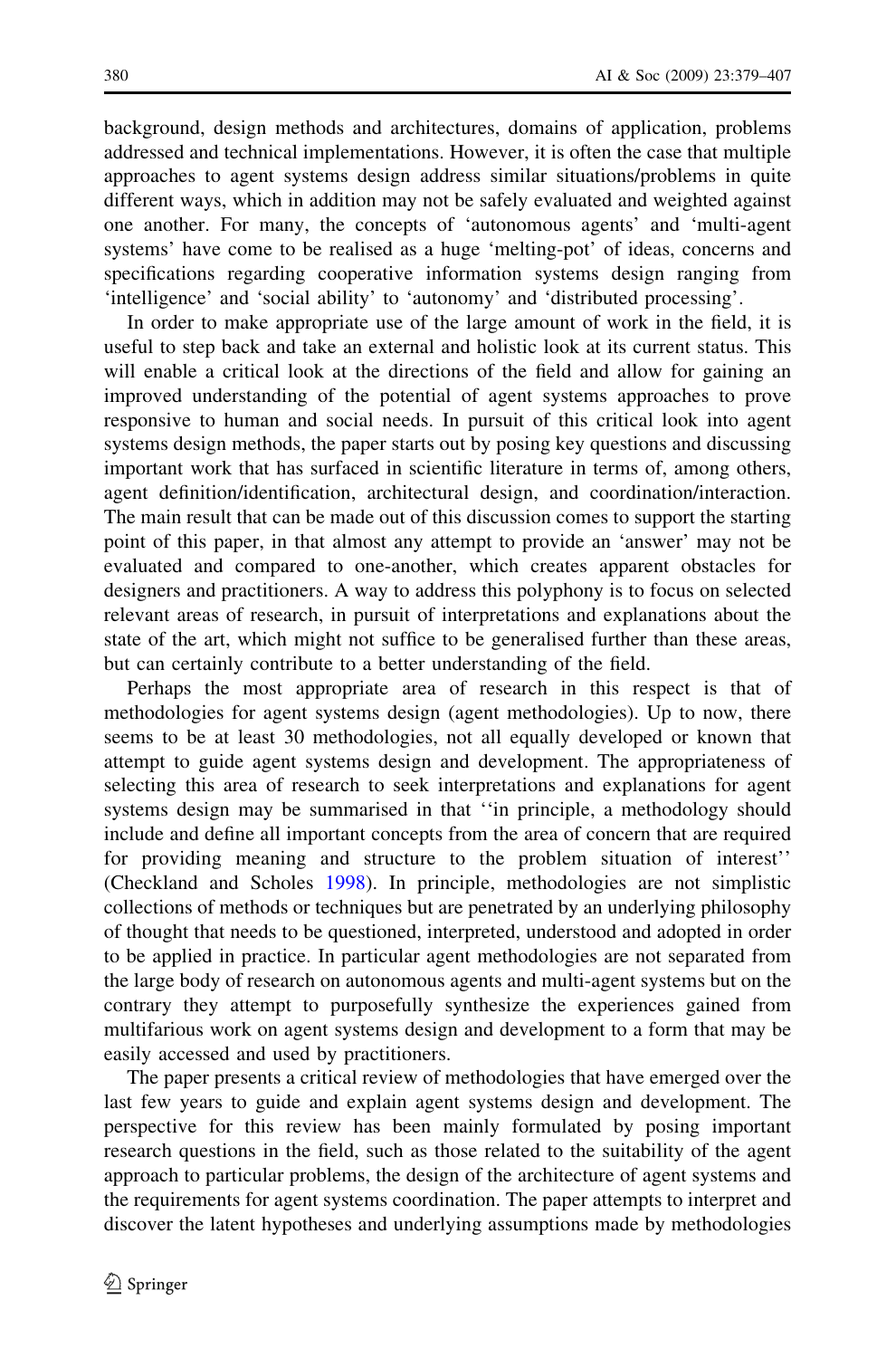in reference to relevant research, both in agent systems and cooperative information systems practice and theory. Although there is some work in this respect, for example Jennings [\(2001](#page-27-0)) and Yu [\(2001](#page-28-0)), this work has not been explicitly related to methodologies for agent systems development. The paper concludes by identifying significant challenges for agent systems methodologies including the realization of the conceptual foundations of methodologies, the identification and inclusion of other methods from related fields and the situation of agent systems design to the wider context of information systems development.

The potential contributions of this work are twofold. On one hand, it enables researchers in the field of agent systems to assess the progress of related methodologies and consider their adoption to their work, which is required for many reasons in the field: much of the pioneering work in the field has an interdisciplinary background and at large has been developed intuitively, making hard its uptake. On the other hand, it assists information systems designers to consider new ways for the design of cooperative information systems in terms of concepts that have been developed and/or refined in terms of agent systems research and have been recently formulated in terms of methodologies.

#### Research questions

Every area of research attempts to address some fundamental questions about the nature, the assumptions and the pragmatics of methods, methodologies and practices that are devised and employed to address particular problems. It seems that the large majority of the work in the field incorporates views about important questions, and provides answers to these, either purposefully or unconsciously. These questions cannot be addressed in isolation to one-another; instead they are inseparable concerns for practitioners and need to be addressed by methodologies that guide agent systems design.

Why consider an agent-based approach to cooperative information systems design?

One of the major elements of critique on agent systems may be summarized as only rarely these are based on studies, analogies and metaphors from the physical world. For example, Treur ([1999\)](#page-27-0) remarks that 'most existing multi-agent systems were developed in an ad-hoc manner'; while Weiss ([2003a](#page-28-0), [b](#page-28-0)) in an investigation of patterns for motivating an agent-based approach notes that 'the advantages of the agent-based approach are still not widely recognized outside the agent community'. Instead, it is most usually taken for granted that agent systems have to be defined by the designer, and not identified with the participation of other stakeholders, for example in the context of a particular organisation, or human activity system. Furthermore, design decisions about the appropriateness of the agent-based approach are not well-justified by only referring to ambiguous, specification-like attributes of the desired system that are usually drawn on the basis of agent systems definitions. The problem has been identified by related work, such as that referring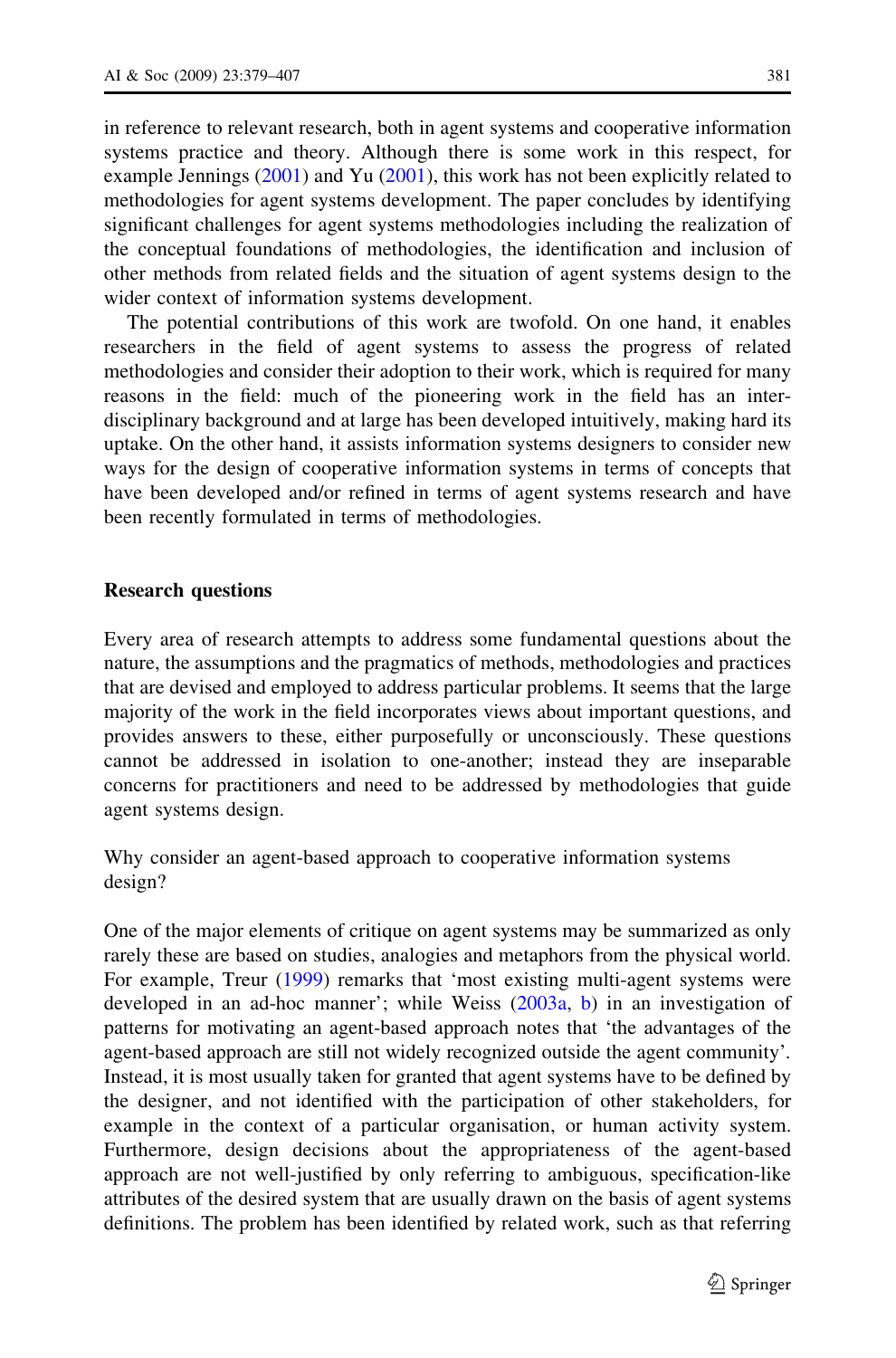to the investigation of patterns, pattern catalogues and pattern languages for justifying/motivating an agent-based approach (Gonzalez-Palacios and Luck [2005;](#page-26-0) Weiss [2003a](#page-28-0), [b](#page-28-0); Lind [2002\)](#page-27-0), and studies on the identification of agents in specific application domains (e.g. Galland et al.  $2003$ ; Bussmann et al.  $2001$ ). However, these approaches have not been clearly connected to user requirements but to general guidelines / heuristics, they are largely empirical and they are often drawn from particular domain requirements, with the consequence that they may not be safely generalized to other types of problems.

What should be the architecture of an agent-based system?

Numerous architectures have been proposed and implemented for agent-based systems. This work has provided an essential understanding of the basic concepts and ideas. However, for a long time, it has suffered from the absence of a general theory that can be applied to this work. For example, as Sloman (1996) observes, the task of ''putting agent architectures to a classification scheme lacks definition partly because we have no general theory of types of architectures, and partly because we lack clear and unambiguous specifications of what is to be explained or modeled''. Indeed, the understanding of what agent architecture should be is quite different depending on the background of research in the field. For example, 'symbolic AI' researchers offer conceptually rich, with built-in intelligence, agent architectures at one extreme, while the proponents of 'connectionist AI' design simple architectures by proposing that autonomy and intelligence will arise from the interaction of simple elements, at the other extreme. These have obvious consequences for practitioners who may not easily identify the underlying assumptions of this work and usually develop their own architecture on unclear ground, which further adds confusion and disorder in the field.

What are the requirements of agent systems coordination and interaction?

Agent systems coordination and interaction is considered a research area of its own with work ranging from coordination theory to agent communication languages and technological platforms for multi-agent systems communication. Agent systems coordination refers to the informational content and organisational structure of a multi-agent system and the rules and actions by which this content and structure may 'change' or evolve during the lifetime of the system. Currently there is much debate in the field and approaches range from the discussion of its theoretical foundations, such as those of Gasser [\(1991](#page-26-0)) referring to principles underlying action and knowledge for DAI systems; Jennings [\(1993](#page-26-0)) referring to commitments and conventions as the foundation of coordination in AI; Malone and Crowston [\(1994](#page-27-0)) referring to the interdisciplinarity of coordination; and Castelfranchi ([1998](#page-26-0)) referring to modelling social action for AI agents; to coordination protocols, such as the long dated but still in use contract net protocol (Smith and Davis [1981](#page-27-0)); partial global planning (Durfee and Lesser [1991\)](#page-26-0); and the synthesis of social laws for artificial agent societies (Shoham and Tennenholz [1992](#page-27-0)). Most of these approaches still fall short of the development practice since they discuss concepts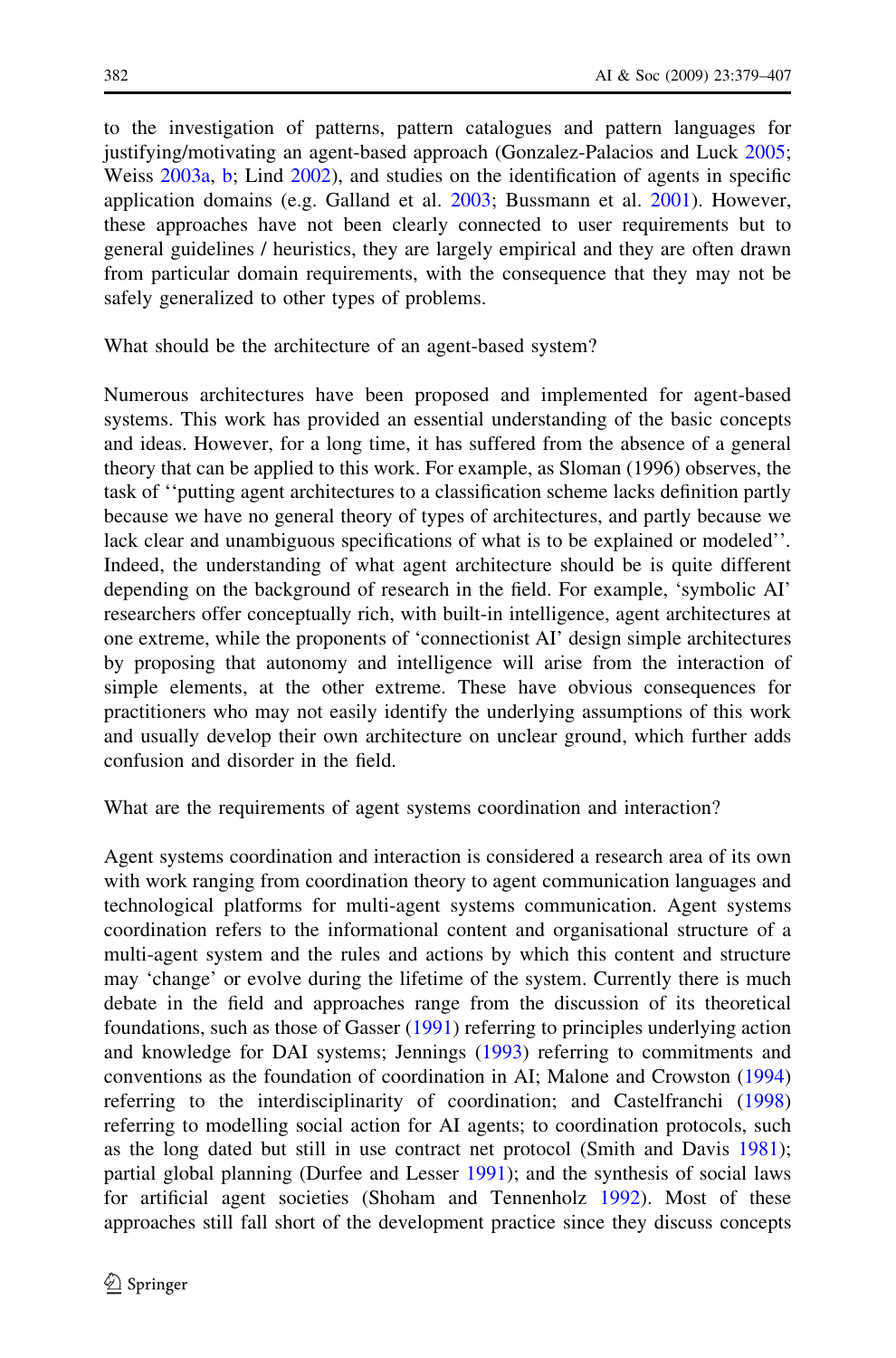and techniques that are not met in mainstream communication technologies. As a result, agent systems are usually designed poorly with respect to coordination and interaction requirements, limiting the potential to demonstrate autonomous and intelligent behaviour.

The work on agent methodologies provides advances on these questions in various ways ranging from the synthesis of related work to the definition of a methodology, to quite new proposals previously unseen in related literature. However, their documentation does not relate the proposed approaches to these questions and therefore one has to carefully study and interpret them with respect to these wide-ranging concerns. During this interpretation task, wider methodological issues emerge and these need to be discussed further. In this respect we further discuss the scope of agent systems methodologies in terms of the types of problems addressed and the phases of the lifecycle, and their conceptual foundations and assumptions in terms of related work in information systems theory and practice.

#### Why methodologies?

Over the last few years, it has been widely acknowledged that agent systems design and development has been largely ad-hoc. Luck et al. [\(2003](#page-27-0)) notes that ''while there are currently object-oriented development methodologies, not such routes exist for agent-oriented systems, which much either use unsuitable or ad hoc methods'' Work on methodologies for agent systems design and development has been quite extensive and is developing in a number of ways. There are many methodologies that directly address agent systems design, while new methodologies continuously appear in literature. Table [1](#page-5-0) lists selected methodologies for agent systems design and development, outlining their background and main phases, with main criterion of the soundness of their documentation. Further to this list of methodologies, there are also other works that do not seem to have continued their development up to now in terms of either theoretical work or application, for example, such as those of Kendall et al. (1995), Burmeister [\(1996\)](#page-25-0), and Iglesias et al. [\(1996\)](#page-26-0); and methodologies that focus on particular application domains (e.g. Galland et al. [2003\)](#page-26-0). Even from this minimal presentation of methodologies, it is evident that these works are not equally well-developed or known, they differ in a number of aspects such as background, objectives, scope, steps/phases, models, methods (many methodologies do not seem to have specific methods), tools (conceptual, diagrammatic, technical), application to real problems, and others.

There are a few papers that review to some extent this work. Wooldridge and Ciancarini ([2001\)](#page-28-0) and Iglesias et al. ([1999\)](#page-26-0) summarize the main characteristics of methodologies and mainly classify them as extending object-oriented and knowl-edge-based approaches. Gómez-Sanz and Pavón [\(2004](#page-26-0)) present a review of some methodologies for agent systems development by examining how they support specific agent-related concepts. Furthermore, a few papers perform attribute-based comparisons of methodologies and show that there is still work to be done with regard to identifying their pros and cons in this respect (Sturm and Shehory [2003;](#page-27-0)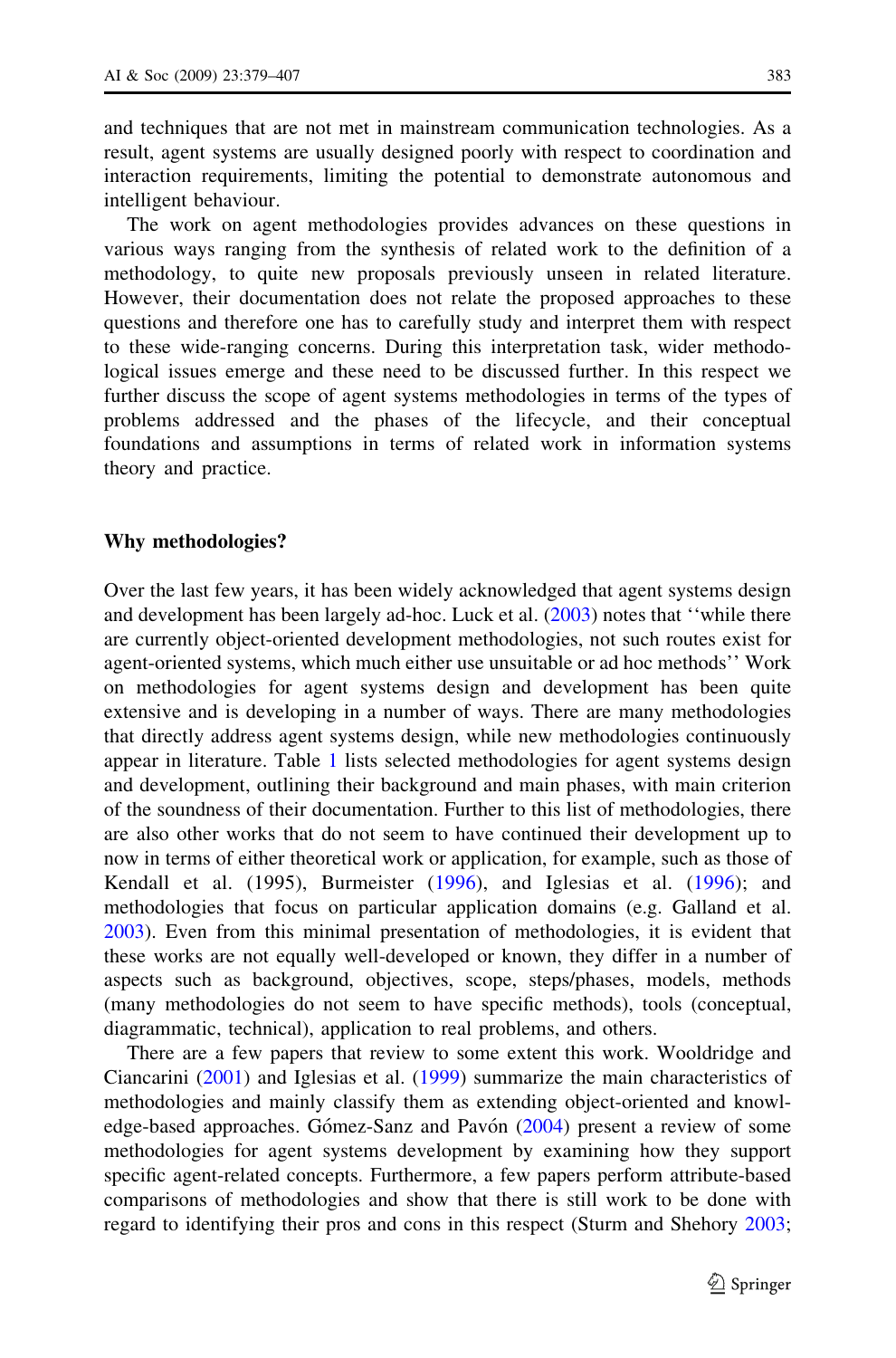<span id="page-5-0"></span>Dam et al. [2003](#page-26-0)). There are also works that try to assemble a methodology from features of other methodologies, in an attempt to identify complementary and similar methods and techniques (Juan et al. [2002\)](#page-27-0).

|                                                                                       | Authors                                       | Background/main objectives                                                                                                                                                                     | Main phases                                                                                                                                                                                          |
|---------------------------------------------------------------------------------------|-----------------------------------------------|------------------------------------------------------------------------------------------------------------------------------------------------------------------------------------------------|------------------------------------------------------------------------------------------------------------------------------------------------------------------------------------------------------|
| <b>Tropos</b>                                                                         | <b>Bresciani</b><br>et al.<br>(2004)          | Requirements engineering; based<br>on organizational concepts<br>(rather than programming)                                                                                                     | Early requirements, late<br>requirements, architectural<br>design, detailed design,<br>implementation                                                                                                |
| ODAC (Open<br>distributed<br>applications<br>construction)                            | Gervais<br>(2003)                             | To provide a set of methods and<br>tools based on ISO ODP<br>(Open distributed processing)<br>that allow control of the<br>complexity of constructing of<br>agent-based systems                | System construction,<br>deployment, use and<br>withdrawal                                                                                                                                            |
| REF: Agent based<br>requirements<br>engineering<br>framework                          | <b>Bresciani</b><br>and<br>Donzelli<br>(2003) | Requirements engineering; to<br>allow non-technical<br>stakeholders to elicitate<br>requirements by reducing<br>complexity; to provide a<br>comprehensive requirements<br>analysis methodology | Organisation modelling;<br>hard-goal modelling; soft-<br>goal modelling                                                                                                                              |
| <b>ADELFE</b> (Toolkit for<br>designing software<br>with emergent<br>functionalities) | Bernon et al.<br>(2002)                       | To cover all phases of a classical Late requirements, analysis,<br>software design from<br>requirements to deployment                                                                          | design                                                                                                                                                                                               |
| AOSE methodology<br>for information<br>gathering                                      | Zhang et al.<br>(2002)                        | To develop an agent-based<br>system in a systematic way<br>based on role models                                                                                                                | Agent analysis; agent design                                                                                                                                                                         |
| <b>Extended OPEN</b><br>Process framework                                             | Debenham<br>and                               | Henderson-Sellers (2002)                                                                                                                                                                       | To extend the OPEN Process<br>Framework (OPF, a<br>componentized O-O<br>development methodology<br>underpinned by a full<br>meta-model) so that it<br>supports agent-oriented<br>information systems |
| N/A (tasks and<br>techniques were<br>defined and added to<br>the OPF)                 |                                               |                                                                                                                                                                                                |                                                                                                                                                                                                      |
| MESSAGE/UML                                                                           | Caire et al.<br>(2002)                        | To cover MAS analysis and<br>design and for use in<br>mainstream software<br>engineering departments                                                                                           | Level 0 analysis; Level 1<br>analysis                                                                                                                                                                |
| Prometheus                                                                            | Padgham<br>and<br>Winikoff<br>(2002)          | To provide a detailed and<br>complete process with<br>associated deliverables which<br>can be taught to practitioners<br>that do not have a background<br>in agents                            | System specification;<br>architectural design;<br>detailed design                                                                                                                                    |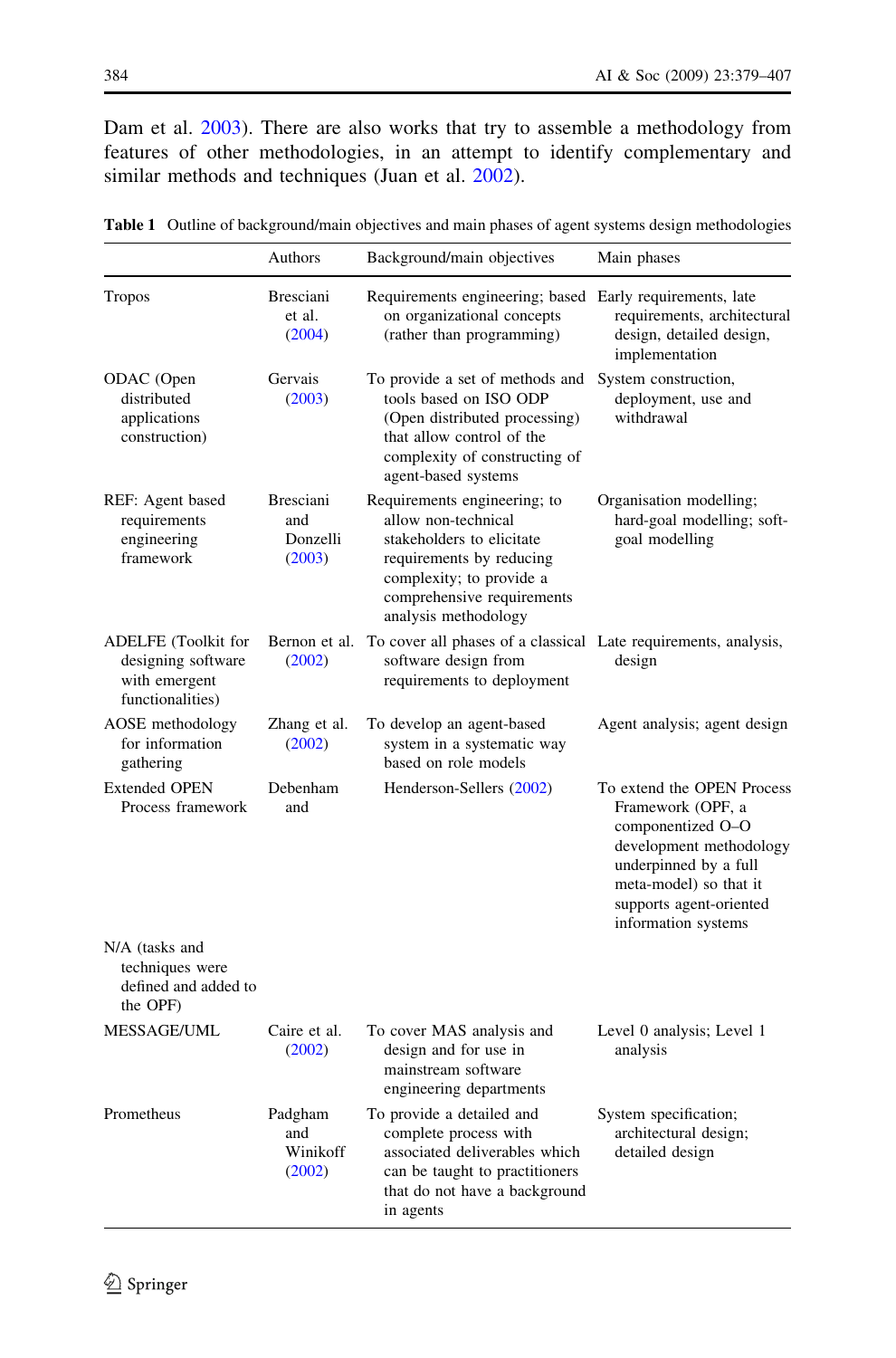#### Table 1 continued

|                                                            | Authors                                                                                                                                                                                                                                                                    | Background/main objectives                                                                                                                                                                                                                                                 | Main phases                                                                                                                                                                 |
|------------------------------------------------------------|----------------------------------------------------------------------------------------------------------------------------------------------------------------------------------------------------------------------------------------------------------------------------|----------------------------------------------------------------------------------------------------------------------------------------------------------------------------------------------------------------------------------------------------------------------------|-----------------------------------------------------------------------------------------------------------------------------------------------------------------------------|
| Tool-supported<br>process<br>analysis and<br>design of MAS | Knublauch<br>and Rose<br>(2002)                                                                                                                                                                                                                                            | Extreme programming; to provide a<br>tool-supported methodology that<br>allows the capturing of agentified<br>processes in a format that is<br>simple to be understood and<br>maintained by domain experts                                                                 | A process model is iteratively<br>evolved into a multi-agent<br>system design                                                                                               |
| Multiagent<br>systems<br>engineering<br>(MaSE)             | DeLoach<br>et al.<br>(2001)                                                                                                                                                                                                                                                | To provide a further abstraction of<br>the O-O paradigm where agents<br>are a specialization of objects                                                                                                                                                                    | Analysis; design                                                                                                                                                            |
| A semiotic<br>approach based<br>on roles and<br>norms      | Chong and<br>Liu<br>(2000)                                                                                                                                                                                                                                                 | Semiotics: To establish a social<br>model of the organisation,<br>including agents, roles, patterns<br>of behaviour and ontological<br>dependencies                                                                                                                        | Semantic analysis; norm analysis                                                                                                                                            |
| Gaia                                                       | et al.<br>(2000)                                                                                                                                                                                                                                                           | Wooldridge For analysis, to develop an<br>understanding of the system and<br>its structure. For design, to<br>transform the analysis models<br>into a sufficiently low level of<br>abstraction that traditional design<br>techniques may be applied to<br>implement agents | Analysis, design                                                                                                                                                            |
| High-level and<br>intermediate<br>models                   | Elammari<br>and<br>Lalonde<br>(1999)                                                                                                                                                                                                                                       | To provide a systematic approach<br>for generating from high-level<br>designs implementable system<br>definitions                                                                                                                                                          | Agent discovery; agent definition                                                                                                                                           |
| Agent oriented<br>and role based<br>workflow<br>modelling  | Yu and<br>To model processes in a dynamic<br>social organisation settings,<br>Schmid<br>where the business process are<br>(1999)<br>made up of social actors who<br>have goals and interests, which<br>they pursue through a network of<br>relationships with other actors |                                                                                                                                                                                                                                                                            | Role-based analysis; agent-<br>oriented design; agent-oriented<br>implementation                                                                                            |
| An agent-oriented Kinny and<br>design<br>methodology       | Georgeff<br>(1996,<br>1997)                                                                                                                                                                                                                                                | To develop techniques for<br>modelling agents and multi-agent<br>systems which adapt and extend<br>existing O-O techniques, and a<br>methodology which guides<br>system design and specification                                                                           | Identification of roles; role<br>responsibilities and services;<br>service interactions,<br>performatives, and information<br>content; refinement of the<br>agent hierarchy |

This focus of this review is quite different from the aforementioned work since it does not attempt to compare or classify the methodologies in terms of attributes or features. Instead, it accommodates the best practices in terms of agent systems research in order to reveal an understanding about the 'views' of methodologies on critical questions for the field. In this respect, it contributes to the identification of the conceptual foundations of methodologies in terms of both agent systems and cooperative information systems theory and practice. This focus can enable deeper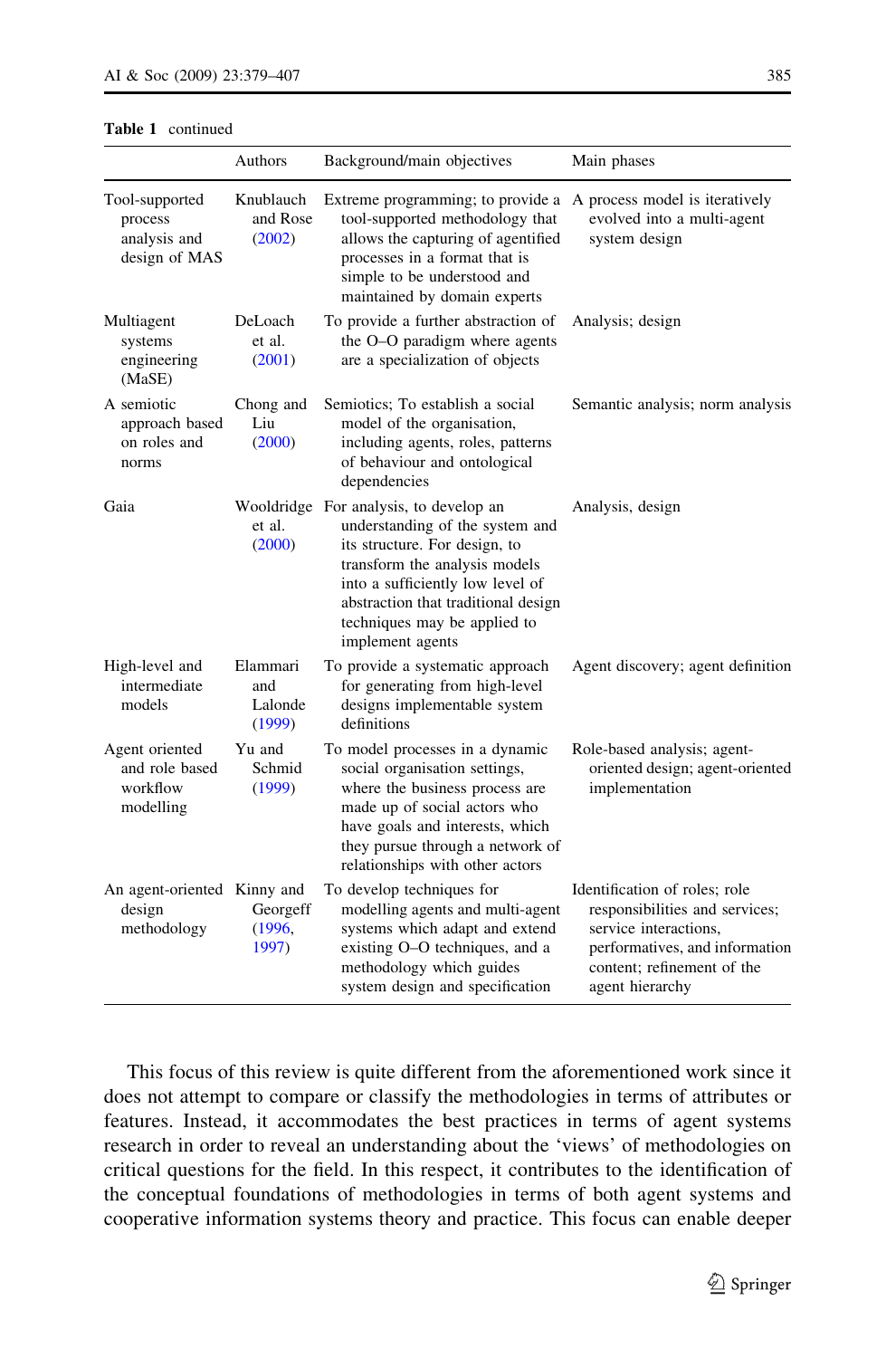comprehension and wider uptake of this work both inside and outside the agent community by contributing to the evaluation of the current situation in the field and identifying future areas of research and development. This evaluation can contribute to answering the 'why' question in agent systems design, i.e. why conceptualise/ design/deploy/etc. systems constituted by agents. Despite this question might be easy to answer from agent community practitioners, it is true that many people outside this community still do not seem to be convinced for the need of agents in the development of information systems.

A review on methodology status and development inevitably deals with expected obstacles. Analysis of features may be hampered by terminology with the consequence that similar phenomena may be described in different terms (or vice versa). In addition, there are often difficulties to identify the relevance and usefulness of incorporating related work in the structured approach of a methodology. Finally, key methodological issues, such as the conceptual foundations and scope of the methodology are not clearly set out which may result in misinterpretations of the basics of the methodologies.

On the other hand, the interpretation of a methodology is a critical step for its engagement and use, and this is inevitably done by practitioners, consciously or not. Therefore, it is important that agent systems methodologies are reviewed in order to identify fundamental conceptual and practical issues that are still not adequately addressed.

# Identification/definition of agent systems

Agent systems identification or definition is discussed in different depths and from different perspectives within the documentation of methodologies. We identify this work as based on domain models, role models and as deriving from functional specifications. Table [2](#page-8-0) presents the situation of methodologies in terms of this schema, which is discussed throughout this section. In addition to this work there are also a few other views, which promote the iterative and participatory identification/definition of agent systems, that is implied by the tool supported process methodology (Knublauch and Rose [2002\)](#page-27-0) that exploits extreme programming; as well as approaches that pre-suppose that certain types of agents exist in information systems, such as the agent oriented and role based workflow modelling methodology (Yu and Schmid [1999\)](#page-28-0). The former approach implicitly suggests that the identification or definition of agents will arise from the iterative design and development process, while the latter attempts to ''get away'' from the agent identification/definition problem by providing some general 'types' of autonomous agents, leaving again the designer to decide whether these will be appropriate for any type of development.

#### Domain models

Some methodologies provide methods for identifying and representing the basic notions or concepts of a problem situation that take into account the perspectives of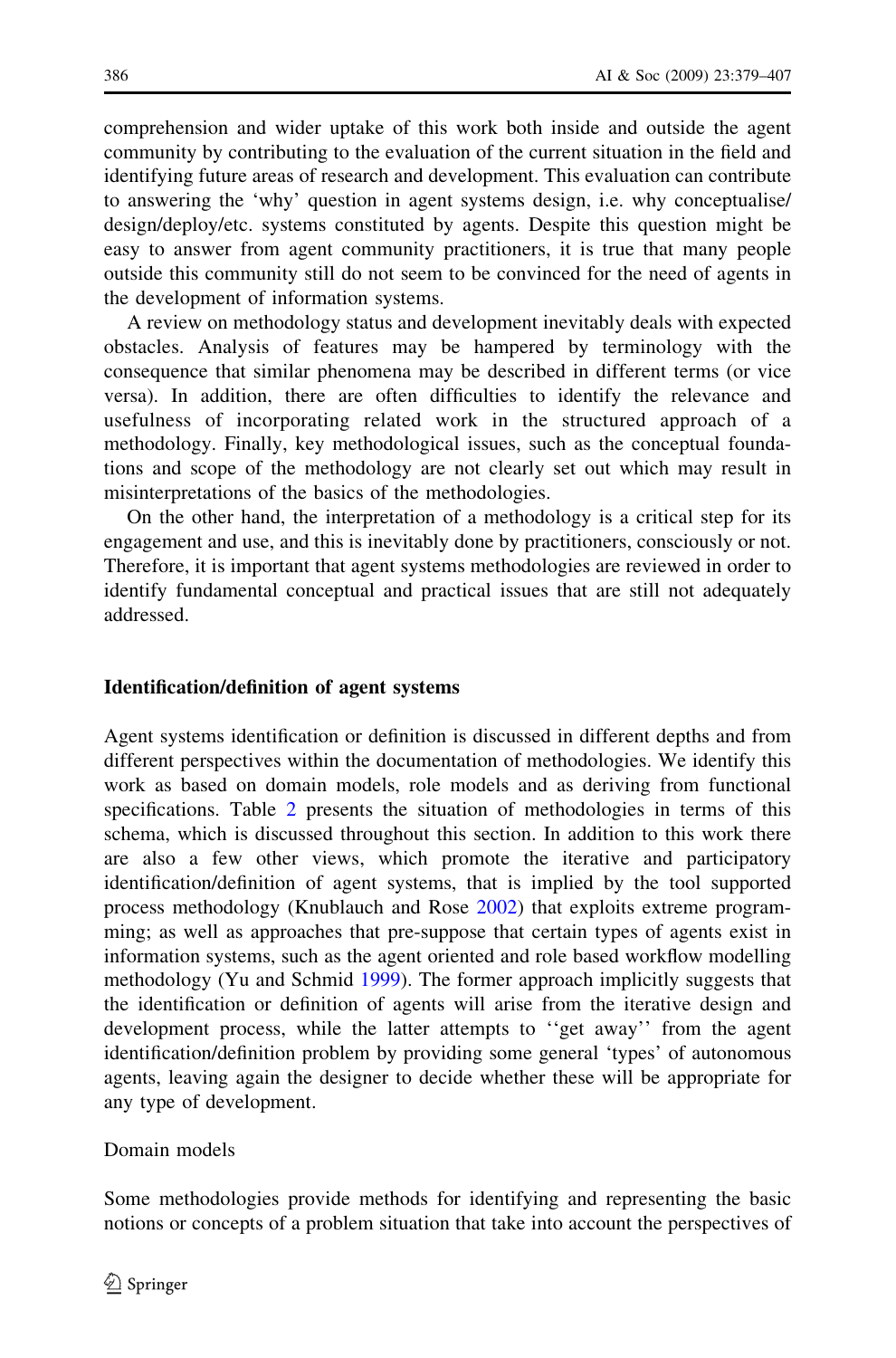|                                                                          | Domain<br>models | Role<br>models | Functional<br>specifications |
|--------------------------------------------------------------------------|------------------|----------------|------------------------------|
| REF: Agent based requirements engineering framework                      |                  |                |                              |
| ADELFE (Toolkit for designing software with emergent<br>functionalities) |                  |                |                              |
| AOSE methodology for information gathering                               |                  |                |                              |
| Prometheus                                                               |                  |                |                              |
| <b>Tropos</b>                                                            |                  |                |                              |
| Multiagent systems engineering (MaSE)                                    |                  |                |                              |
| A semiotic approach based on roles and norms                             |                  |                |                              |
| Gaia                                                                     |                  |                |                              |
| High-level and intermediate models                                       |                  |                |                              |

<span id="page-8-0"></span>Table 2 Approaches for definition/identification of agent systems

involved stakeholders or actors of the domain. We refer to these methods and representations as models of the domain or domain models. In principle these models should be unique for each information system, since involved stakeholders are different people and they have different perspectives and requirements. Therefore it is considered that knowledge about these models needs to be elicited, rather than determined upon experience. The methodologies that most notably employ domain models in order to understand the problem situation and identify agents include Tropos (Bresciani et al. [2004](#page-25-0); Castro et al. [2002](#page-26-0); Giunchiglia et al. [2002\)](#page-26-0), the REF methodology (Bresciani et al. [2003](#page-25-0)) and the semiotics approach (Chong and Liu [2000](#page-26-0)). Table [3](#page-9-0) lists the definitions of the basic notions for domain models of each methodology.

The starting point of these methodologies is to understand the current situation, rather than modelling it technically on an empirical basis. These methods provide significant assistance to designers of agent systems with respect to the question of agent definition/identification. The domain models may be safely situated in the phase of analysis and user requirements, and are the starting point for design on the basis of the notions defined (however other notions may be added later). In terms of identifying agents as part of domain models, this identification may happen in collaboration of stakeholders of the domain and it is not simply a designer decision. Furthermore, the fact that the identification task involves interaction and knowledge sharing among project stakeholders, promotes system acceptance and reduces the possibilities for taking up inappropriate design decisions.

#### Role models

A common approach for agent definition/identification in many methodologies is to associate agents to roles that are identified or ''exist'' in a given information system. The rationale for this approach may be explored in role theory and conceptual modelling work that relates roles to other knowledge notions that constitute agent design, such as beliefs, goals, desires, plans, tasks, intentions, commitments, and others (e.g. Johnson and Johnson [1991](#page-27-0)). Furthermore, in areas where agent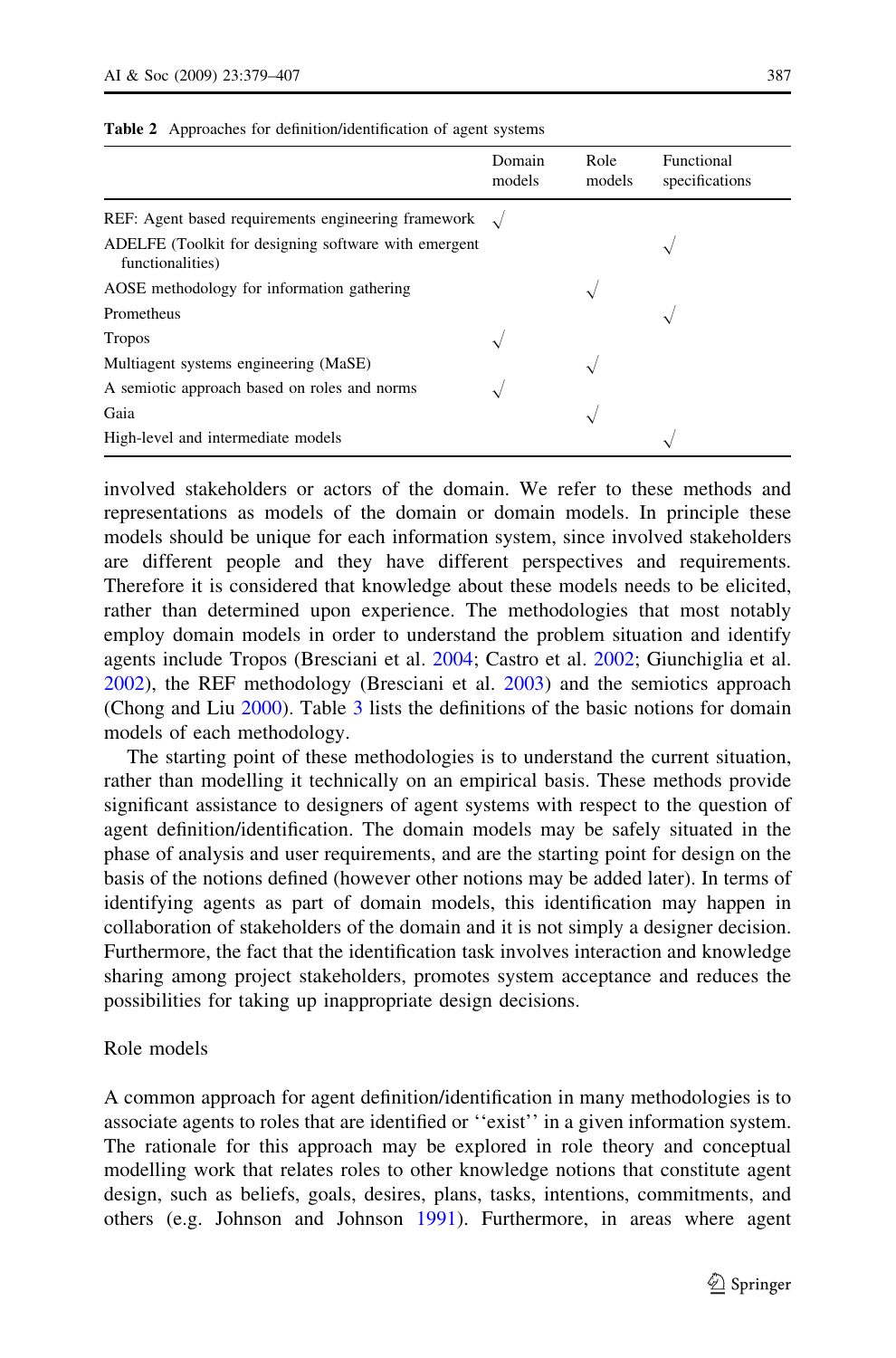|                       | Agent methodologies                                                                                                                                                                                    |                                                                                                                                    |                                                                                                  |
|-----------------------|--------------------------------------------------------------------------------------------------------------------------------------------------------------------------------------------------------|------------------------------------------------------------------------------------------------------------------------------------|--------------------------------------------------------------------------------------------------|
| Agent<br>concepts     | <b>Tropos</b>                                                                                                                                                                                          | REF                                                                                                                                | Semiotics approach                                                                               |
| Actors                | Has strategic goals and<br>intentionality and can<br>include a physical agent, a<br>software agent, a role or a<br>position                                                                            | N/A (Not applicable)                                                                                                               | Human actors of a<br>domain                                                                      |
| Agents                | The actors of the domain are<br>identified as agents                                                                                                                                                   | The organisational context is<br>modelled as a network of<br>interacting agents (any kind<br>of active entity)                     | Identified by common<br>patterns of behaviours<br>that characterise actors<br>and roles.         |
| Behaviour<br>patterns | N/A                                                                                                                                                                                                    | N/A                                                                                                                                | Not defined -they are<br>identified by assigning<br>meaning to behaviours<br>of actors and roles |
| <b>Beliefs</b>        | Representations of actors'<br>knowledge of the world                                                                                                                                                   | N/A                                                                                                                                | N/A                                                                                              |
| Capability            | The ability for an actor to<br>define, choose and execute<br>a goal                                                                                                                                    | N/A                                                                                                                                | N/A                                                                                              |
| Constraints           | N/A                                                                                                                                                                                                    | They are associated with other N/A (conceptually similar<br>notions of the organisation<br>model to specify quality<br>attributes. | to norms)                                                                                        |
|                       | Dependency (Between actors) Indicates<br>that one actor depends on<br>another to attain some goal,<br>execute some plan or<br>deliver a resource                                                       | Defined between agents and<br>other notions e.g. an agent<br>and a goal, when this agent<br>wants this goal to be<br>achieved.     | N/A                                                                                              |
| Goals                 | Represents the strategic<br>interest of actors. Goals are<br>distinguished between hard<br>and soft, <i>i.e.</i> the latter<br>having no clear-cut<br>definition and/or criteria for<br>accomplishment | Goals model agent<br>relationships and are<br>distinguished between hard<br>and soft in a similar way as<br>in Tropos.             | N/A                                                                                              |
| Norms                 | N/A                                                                                                                                                                                                    | N/A (conceptually similar to<br>constraints)                                                                                       | Norms establish what<br>patterns of behaviour<br>are acceptable for<br>agents.                   |
| Plans                 | A way of satisfying a goal                                                                                                                                                                             | N/A                                                                                                                                | N/A                                                                                              |
| Resource              | A physical or informational<br>entity that one actor wants<br>and another can deliver                                                                                                                  | N/A                                                                                                                                | N/A                                                                                              |
| Roles                 | N/A                                                                                                                                                                                                    | N/A                                                                                                                                |                                                                                                  |
| Tasks                 | Not defined, seems to imply<br>operational goals (i.e. not<br>strategic)                                                                                                                               | Not defined, seems to imply<br>operational goals (i.e. not<br>strategic)                                                           | N/A (seems similar to<br>behaviours)                                                             |

<span id="page-9-0"></span>Table 3 Basic concepts of domain models in agent methodologies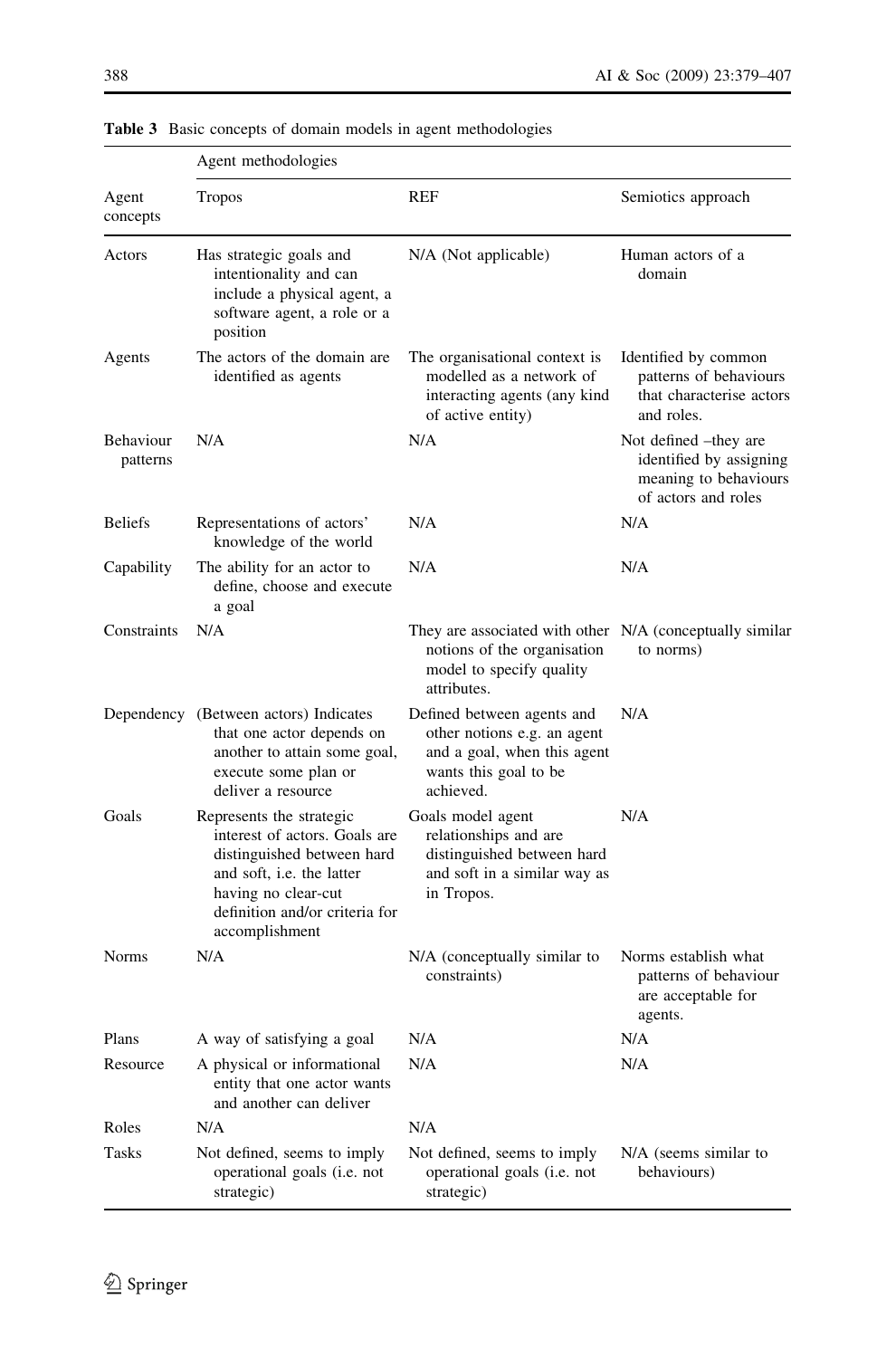identification is not straightforward it seems convenient for many practitioners to identify roles of human actors and organisational structures as agents.

The methodologies that most notably define role models are Gaia, which 'views a multi-agent system as a computational organisation consisting of various interacting roles' (Wooldridge et al. [2000](#page-28-0)); the Agent Oriented Software Engineering methodology for information gathering (Zhang et al. [2002](#page-28-0)) and MaSE (Deloach et al. [2001](#page-26-0)). Wooldridge et al. [\(2000](#page-28-0)) note ''it is natural to think of a computer system as being defined by a set of roles, if we adopt an organisational view of the world''. Furthermore, it is relatively easy, in some cases, to build scenarios of methodology application by assuming roles, for example in terms of the administrative structure of an organization, which is helpful for demonstrating the applicability of methodologies. The basic characteristics of the role models provided by methodologies are illustrated in Table 4.

These methodologies consider that roles exist in a given problem situation and that it is relatively straightforward to identify them, e.g. from the organisational chart of a company. However, the latter assumption for dealing with the agent definition/identification question is not contextually sensitive and requires substantial experience and intuition from the design team. For example the responsibilities of a 'secretary' role are quite different in different organizations. This type of approach to the identification of basic roles of the system of concern could be complemented with methods that emphasise the identification of user and domain requirements to achieve the identification of required knowledge in a context-specific manner.

### Functional specifications

The identification/definition of agent systems is usually associated with functional specifications in the sense that these provide the basis for identifying agents, usually by applying a set of criteria such as software engineering principles. Functional specifications are usually modelled in UML (Unified Modelling Language, Booch et al. [2001](#page-25-0)) which is a widely deployed standard that provides multiple notations that can be used for functional specifications and detailed O–O design. The following methodologies emphasise the definition of agent systems on the basis of functional specifications: Prometheus (Padgham and Winikoff [2002](#page-27-0)), ADELFE

Table 4 Overview of the characteristics of selected methodologies regarding the identification of agent systems on the basis of the 'role' concept

|                                                                    | Gaia                                                       | AOSE for IG                                   | MaSE                        |
|--------------------------------------------------------------------|------------------------------------------------------------|-----------------------------------------------|-----------------------------|
| Definition of 'role'                                               | Descriptive                                                | Descriptive                                   | Descriptive                 |
| Relation 'role' to other conceptual<br>attributes of agent systems | Responsibilities,<br>permissions, activities,<br>protocols | Activities.<br>responsibilities,<br>resources | Tasks.<br>protocols         |
| Relation to other related work                                     | O-O software engineering                                   | O-O software<br>engineering                   | O-O software<br>engineering |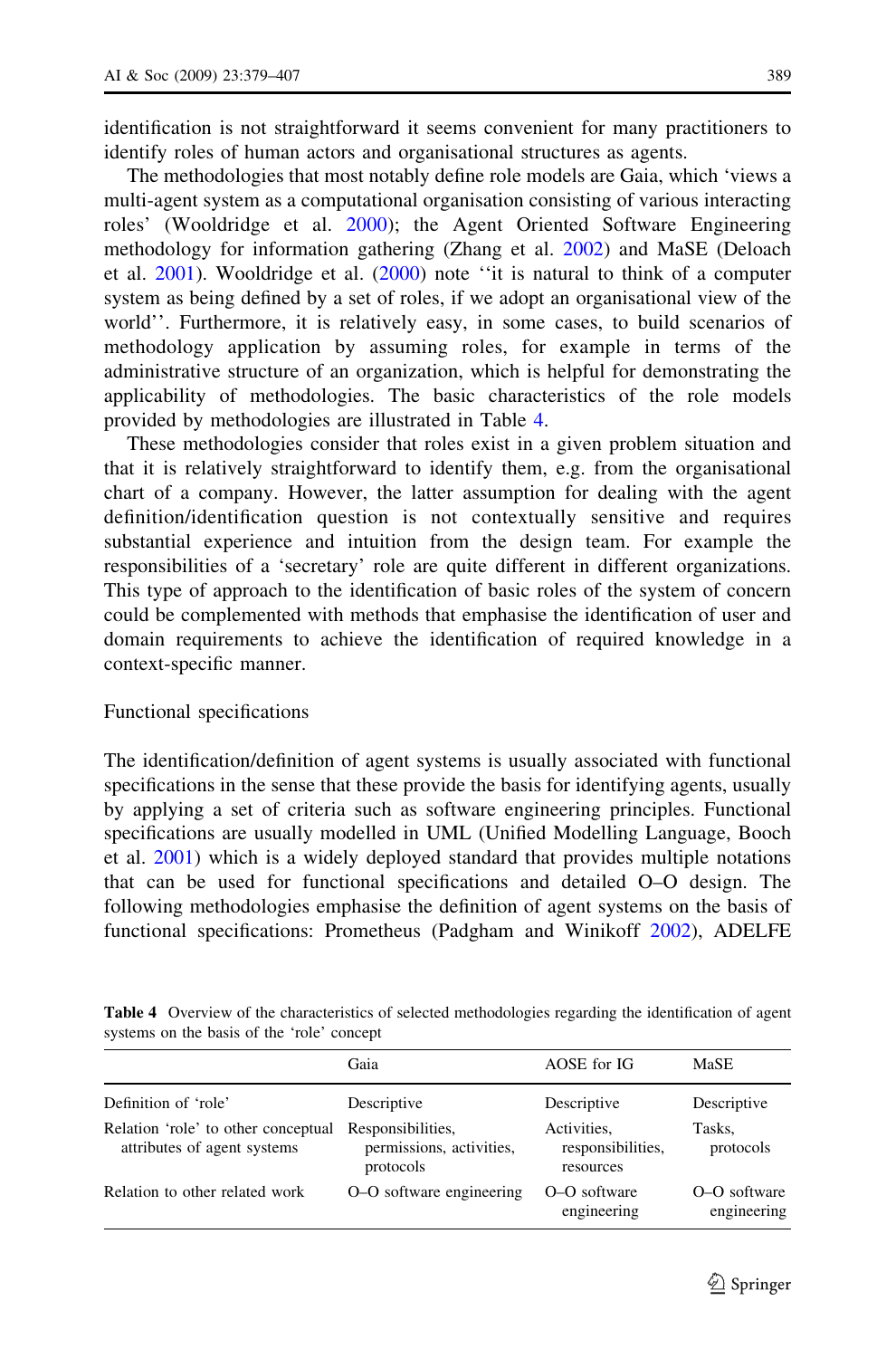(Bernon et al. [2002](#page-25-0)) and the high levels and intermediate models methodology (Elammari and Lalonde [1999](#page-26-0)).

Diagrammatic notations such as UML are useful for documenting functional specifications. However it is important that these methodologies are complemented with methods that promote requirements, capture, identify and discuss the notions that they define later in the software engineering process. These methodologies currently rely too much on design experience and intuition, which does not promote the take up of agent-based analysis and design by practitioners outside the agent community. Further to the work of these methodologies in terms of functional specifications there is also work that extends UML notations for specifying functional requirements including notions related to agents (Odell et al. [2000](#page-27-0); Bauer [2001\)](#page-25-0). This work contributes to the field by providing conceptual tools by which functional specification can include related concepts to agent-based analysis.

# Architectural design

Architectural design is a fundamental and quite complex phase of agent systems design and development. In terms of methodology development, it is fundamental since that the application of the methodology should result in specifications for agents encompassing the issues that distinguish agents from other types of programs. It is also quite complex, since there is little agreement on many conceptual issues that are related to agent architecture development. Some of these issues include the single agent and the multi-agent aspects of architecture (also referred to the 'micro' and 'macro' aspects), the degree that the desired agent (behavioural and mental) attributes are built into the architecture or arise from interactions with the environment, and the effects on closely related issues such as other agent systems architectures, agent ontology and possibly agent technology that may support the design. In terms of agent systems methodologies work, agent architecture development is also addressed in quite different ways and level of details. The paper identifies the following basic strands of work:

- Methodologies that promote the process of architecture development, and typically result in the design of agent system architecture on the basis of the information system requirements:
- Methodologies that focus on the ontological aspects of agent architectures, which typically define the essential attributes that the agent architecture should embed:
- Methodologies that associate their application to specific agent architectures, and typically guide the modelling of the notions of these architectures to a typical/formal level.

Although most agent systems methodologies fall under these strands of work, naturally these are not strictly distinguishable in agent systems methodology development. Furthermore, the degree and depth upon which methodologies explain their approach is quite different. Table [5](#page-12-0) presents the situation of methodologies in terms of this schema, which is discussed throughout this section.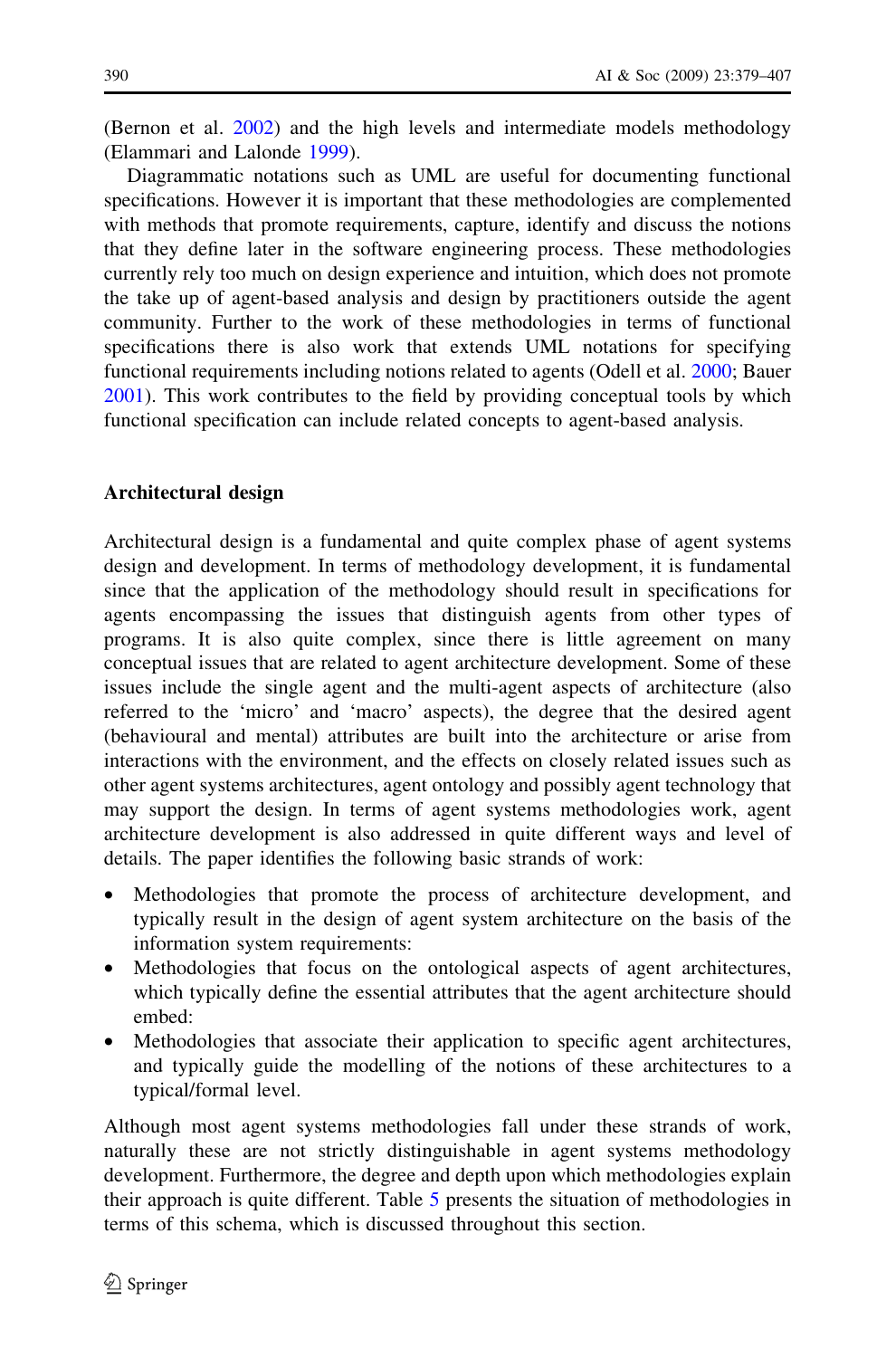<span id="page-12-0"></span>Promoting the process of agent systems architecture development

One of the main lessons learnt from the large amount of work on agent architectures seems to be that there is not a unique architecture that can explain coherently the organisation and behaviour of autonomous agents and MAS. Methodologies that take this consideration into account do not focus on the specification (or adoption of an existing agent) architecture but attempt to set the ground for this task. These methodologies mainly attempt to link architecture development to other methods for analysis and design, such as O–O analysis and design, workflows and extreme programming, in a software engineering focus.

The most typical examples of this approach include: MaSE (2000, 2001), which associates the development of (mainly the aspects of single) agent architecture to O–O principles; Gaia (2000) that explicitly states that it is neutral with regard to the agent architecture; the conceptual framework for agent oriented and role based workflow modelling methodology of Yu and Schmid [\(1999](#page-28-0)); and the tool-supported process analysis and design methodology (Knublauch and Rose [2002\)](#page-27-0) which follows an extreme programming approach that gradually leads to the identification of the multi-agent architecture for a particular problem domain by the iterative design and refinement of process models.

A particular advantage of these methodologies is that they associate the development of agent architectures to mainstream processes for analysis and design, which enables their uptake by software developers. Furthermore, the fact that they leave the issue of agent architecture open may be of help to some agent practitioners and software developers that have the experience to identify a suitable architecture for a particular problem.

|                                                                | Promoting the process<br>of architecture<br>development | Emphasis on the<br>ontological aspects of agent specific agent<br>architectures | Associating design to<br>architectures |
|----------------------------------------------------------------|---------------------------------------------------------|---------------------------------------------------------------------------------|----------------------------------------|
| <b>MESSAGE/UML</b>                                             |                                                         |                                                                                 |                                        |
| Tool-supported process<br>analysis and design of<br><b>MAS</b> |                                                         |                                                                                 |                                        |
| <b>Tropos</b>                                                  |                                                         |                                                                                 |                                        |
| Multiagent systems<br>engineering (MaSE)                       |                                                         |                                                                                 |                                        |
| A semiotic approach<br>based on roles and<br>norms             |                                                         |                                                                                 |                                        |
| Gaia                                                           |                                                         |                                                                                 |                                        |
| Agent oriented and role<br>based workflow<br>modelling         |                                                         |                                                                                 |                                        |
| An agent-oriented<br>design methodology                        |                                                         |                                                                                 |                                        |

Table 5 Architectural design approaches in agent systems methodologies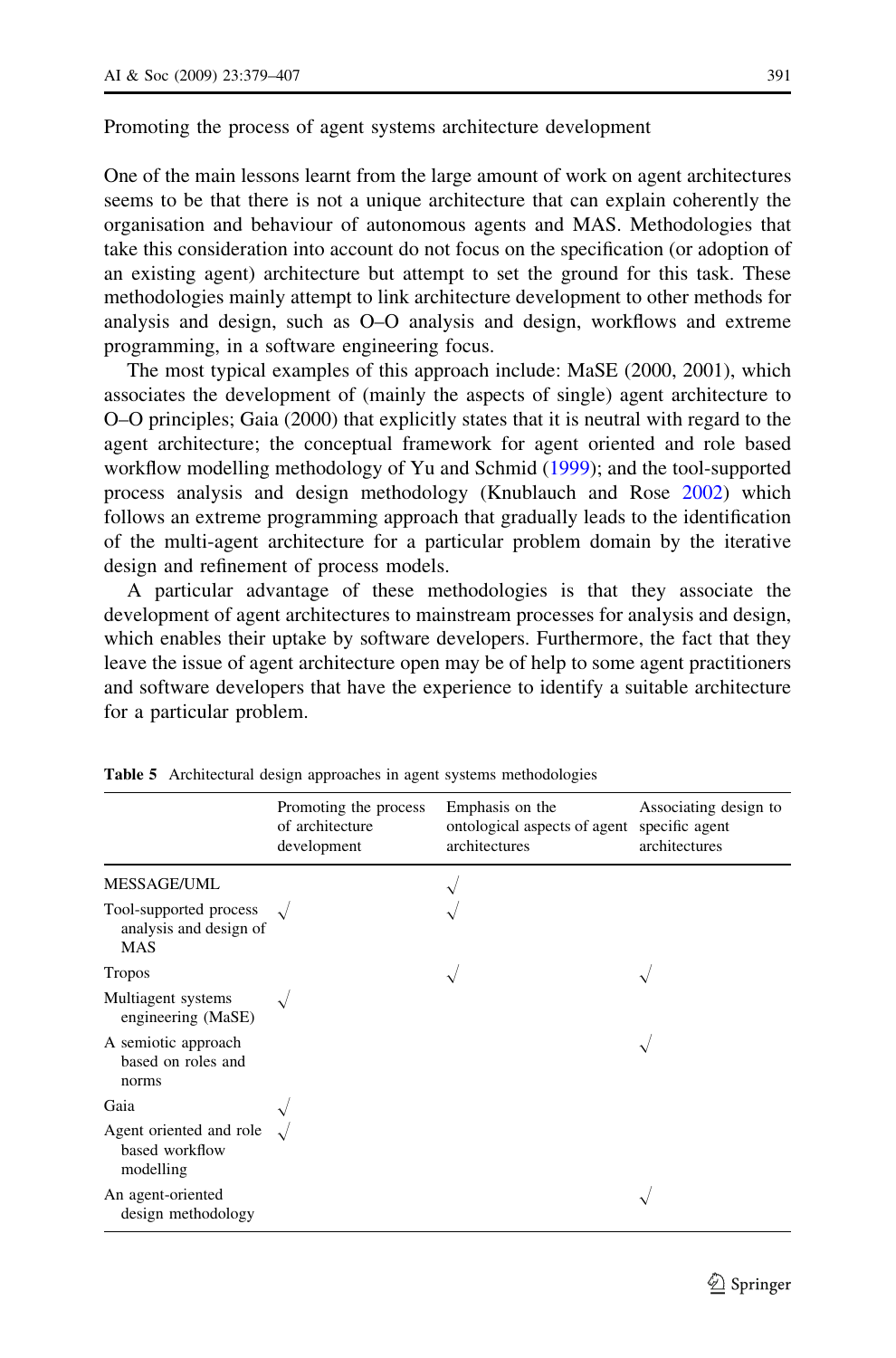On the other hand, the fact that many methodologies do not commit to an agent architecture may also be considered as a disadvantage, especially from the perspective of practitioners outside the agent community. This is mainly due to the fact that this type of approach to the issue of agent architecture implies a weak notion of agency, which may seem poor in explaining why agents are different from other types of computational entities, especially if we take into account that the methods that are provided are based on other areas of work. Methodologies that promote the process of architecture development need to provide advanced methods for architectural design whose outputs can be evaluated in terms of agent systems theory.

#### Metamodels for ontological specification of agent systems

Another approach that is followed by methodologies with regard to agent architecture development is to define agent metamodels. Metamodels are also employed in terms of software engineering to describe the relationships of the concepts of O–O Analysis and Design to O–O Programming (Hillegersberg and Kuldeep [1999](#page-26-0)). However, agent systems methodologies define the relationships of conceptual agent attributes in a way that eases the development of ontologies. An ontology defines the basic terms and relations comprising the vocabulary of a topic area as well as the rules for combining terms and relations between terms (Sugumaran and Storey [2002\)](#page-27-0) and may be generic or specific to a problem domain.

In principle, this approach to analysis and design of agent-based systems allows autonomous agents to be based on different architectures, provided they conform to a language that communicates the semantics of a shared ontology. The issue of agent architecture is usually left open as in process-based methods described in the section ?. A metamodel defines the attributes relevant to agent theory that is proposed by the methodology and elaborates on their relationships. The methodologies that define agent metamodels include: the tool-supported process analysis and design methodology (Knublauch and Rose [2002\)](#page-27-0); the Tropos methodology (Sannicolo et al. [2001](#page-27-0)); and MESSAGE/UML (Caire et al. [2002](#page-26-0)), which defines a formal metamodel that extends UML with concepts required for agent-oriented modelling; Also, of particular relevance to this work is also the Agent-Object Relationship (AOR) metamodel<sup>1</sup> (Wagner  $2003$ ), which is a formal metamodel based on ER and UML that defines the relationships of agent attributes to O–O programming. Table [6](#page-14-0) overviews the key attributes of these metamodels. Naturally, these attributes are associated in a different way per metamodel and designers need to further identify their relationships and scope of definition from the documentation of each methodology.

<sup>&</sup>lt;sup>1</sup> The AOR metamodel is not referred to as a methodology but it is directly relevant to work that can be included in terms of the purposes of this section.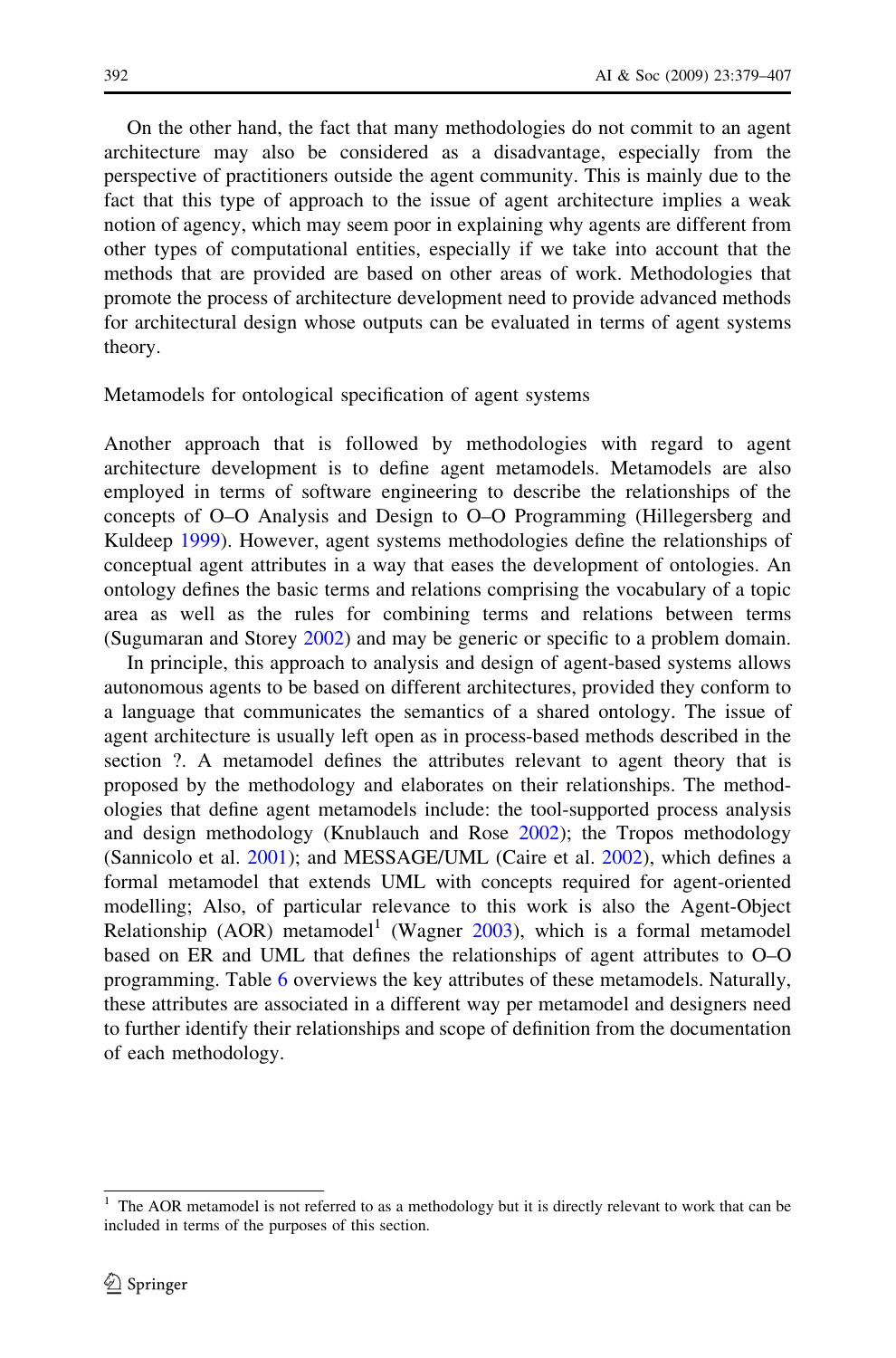|            | Tool supported<br>process methodology | Tropos        | MESSAGE/UML   | AOR metamodel             |
|------------|---------------------------------------|---------------|---------------|---------------------------|
| Agent      |                                       |               |               |                           |
| Action     |                                       |               |               |                           |
| Event      |                                       |               |               |                           |
| Goal       |                                       |               |               |                           |
| Resource   |                                       |               |               |                           |
| Activity   |                                       |               |               |                           |
| Actor      |                                       |               |               |                           |
| Claim      |                                       |               |               |                           |
| Commitment |                                       |               |               |                           |
| Dependency |                                       |               |               |                           |
| Object     |                                       |               |               |                           |
| Plan       |                                       |               |               |                           |
| Process    |                                       |               |               |                           |
| Property   |                                       |               |               |                           |
| Role       |                                       |               |               |                           |
| Service    |                                       |               |               |                           |
| Task       |                                       |               |               |                           |
| Notation   | ER and class<br>diagrams              | UML metamodel | UML metamodel | ER and UML<br>class model |

<span id="page-14-0"></span>Table 6 Mental agent attributes in agent systems methodologies

Associating methodology development to a particular architecture

The most straightforward way to incorporate related work on agent architecture into agent systems methodology development is to associate this with particular agent architectures. When the starting point of this work is the information system requirements, then this association enables a top-down approach to the design of agent architectures that is linked with a specific situation. When the starting point is the architecture itself, then this work results in computational models of agent architecture attributes. The methodologies that associate their development with agent architectures include: the agent-oriented design methodology (Kinny et al. [1996;](#page-27-0) Kinny and Georgeff [1997\)](#page-27-0), which provides modelling techniques for agents based upon the BDI architecture that extend the Object-Oriented (O–O) models of Booch ([1994\)](#page-25-0) and Rumbaugh et al. [\(1991](#page-27-0)); Tropos, which defines key notions of the actor and dependency model in a way that can be mapped (Castro et al. [2002](#page-26-0))to the BDI (Beliefs, Desires, Intentions) agent architecture (Bratman [1987](#page-25-0); Kinny and Georgeff [1991](#page-27-0))<sup>2</sup>; and the semiotics approach (Chong and Liu 2000), which defines a simple behaviour-based agent architecture that is consistent with their approach based on roles, states and five types of norms that are identified by their analysis.

<sup>&</sup>lt;sup>2</sup> BDI architectures consider that a rational agent having certain mental attitudes of Belief, Desire and Intention, representing, respectively, the information, motivational, and deliberative states of the agent (Georgeff et al. 1999).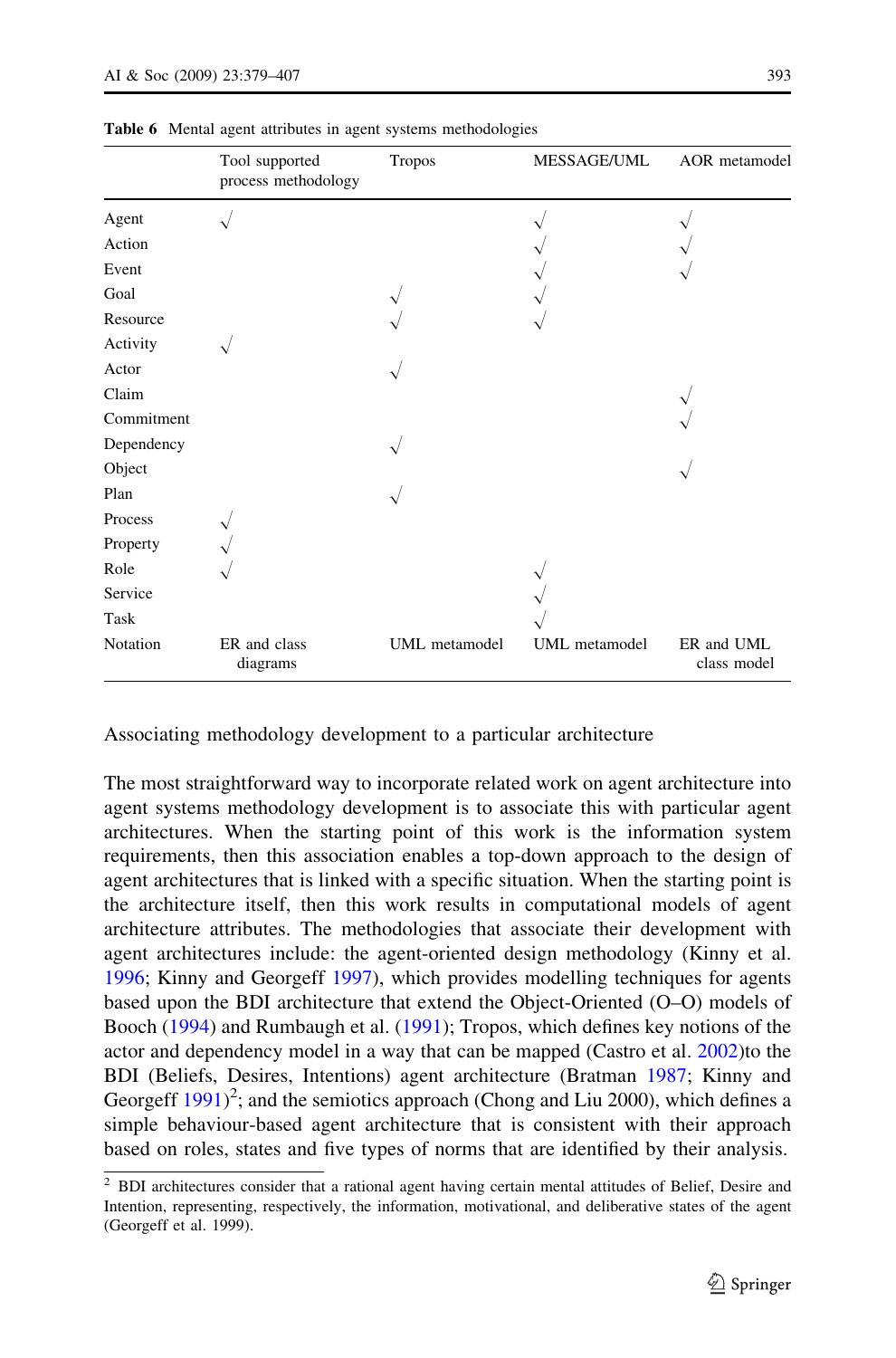The association of particular agent architectures to the methodology process is very useful since it provides methods that link architectural modelling to other phases of systems development. In particular, the association of agent architectures to the phases of domain requirements and software engineering that is achieved respectively by the first two methodologies shows that these methodologies might be used complementarily to address a wider range of issues of agent systems development than each one alone. When methodologies link their work to agent architectures, they elevate previous related work in the field and enable its application in specific problem situations.

On the other hand, placing a particular focus to the architecture of agent systems is a restricting practice for specific domains, since their requirements may not be readily represented to a particular architecture that is associated with a methodology. However, even in this case the need to associate methodologies to architectures still remains, since methodologies need to provide comprehensive guidance with regard to architectural design, since it is commonplace that enabling (at least the) the autonomy of a computer-based application requires a different architecture of autonomous agents in comparison to other technologies.

# Coordination and interaction of agent systems

Agent systems coordination refers to the informational content and organisational structure of a multi-agent system and the rules and actions by which this content and structure may 'change' or evolve during the lifetime of the system. Agent systems methodologies provide guidance to some degree for the identification of agent communicative acts and messages mainly in terms of concepts that are borrowed from O–O programming. For example:

- Gaia (Wooldridge et al. [2000](#page-28-0)) defines a protocol model in an attempt to reflect dependencies and relationships among agents on the basis of purpose, inputs, outputs and processing and an acquaintance model that illustrates communication pathways to trace communication bottlenecks at runtime.
- In MaSE (DeLoach et al. [2001](#page-26-0)), the notion of conversations is developed. The basic idea is that when an agent receives a message it compares it to active conversations and if the message is a part of an existing conversation the agent changes its state otherwise the agent compares it to all possible conversations that it can participate in (depending on the agent's role) and if a match is found, it starts a new conversation.
- In Tropos, the interaction requirements are identified in terms of goal and resource dependencies among agents and messages for addressing those dependencies are identified (Giunchiglia et al. [2002](#page-26-0)).
- Prometheus (Padgham and Winikoff [2002\)](#page-27-0) borrows interaction diagrams from O–O programming (which are based on use cases) and uses interaction protocol diagrams that generalize from interaction diagrams to basic calls.

Many methodologies emphasise the issue of representation of communications among agents (e.g. Prometheus, MESSAGE/UML and MaSE). They provide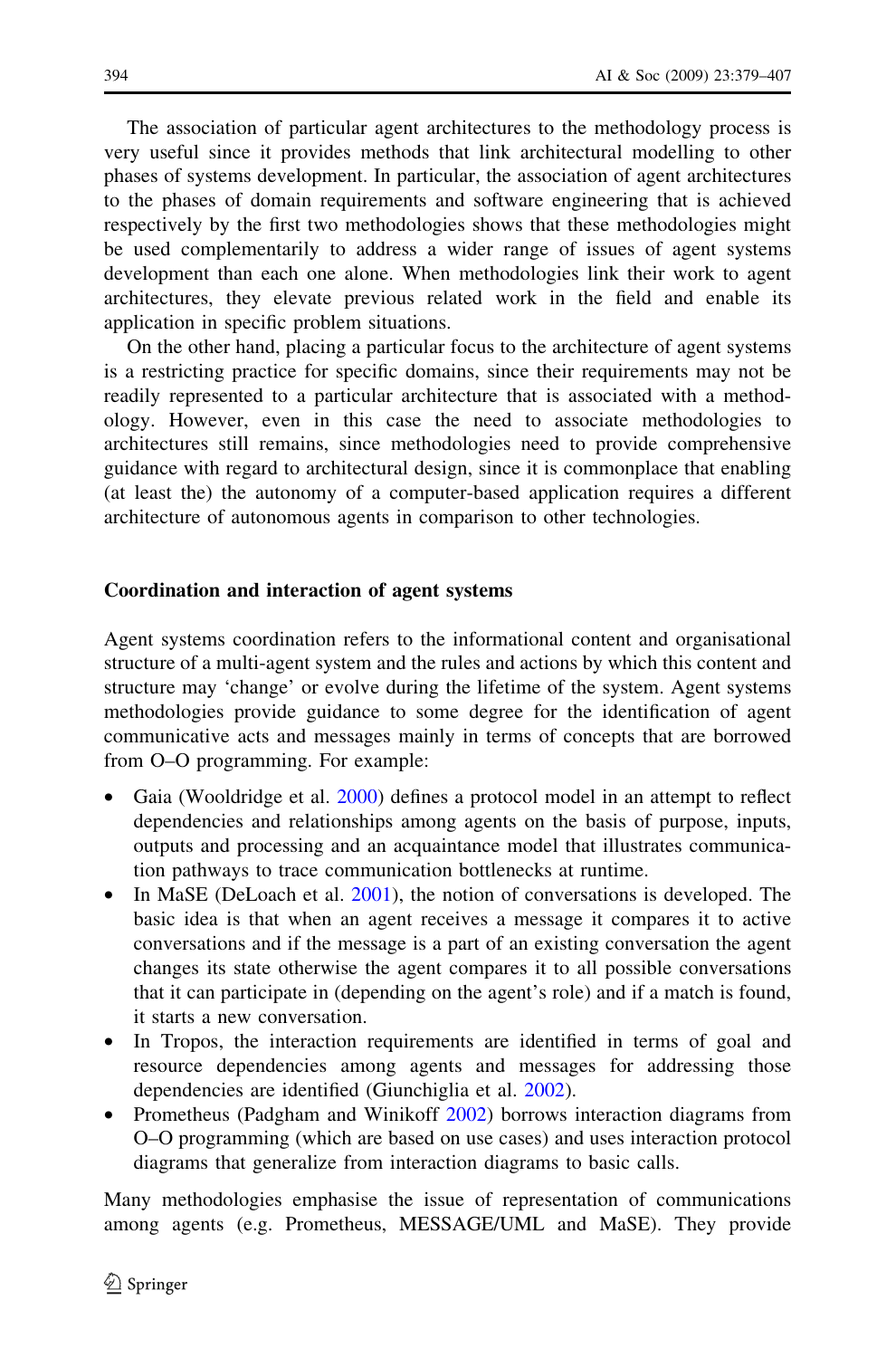notations for representing agent communications or adapt existing notations in order to provide examples of application according to mainstream (usually object oriented) software engineering practices. Despite the importance of representation, it may not provide only by itself a sufficient solution to the problem of coordination and interaction design for agent systems, since these need to be complemented with methods for this task. There is a need to see beyond representation, for identification and relationships of interactions with knowledge level or behavioural notions.

Some methodologies indeed associate the specification of communication protocols to the knowledge level and behavioural attributes of agent systems (especially the semiotics methodology, Tropos and the high level and intermediate models). This is required since the result of a processing cycle of an agent's operation may be a communicative action. However, there is still a need for methodologies to address coordination and control beyond dependencies and norms aiming at the dynamics of interaction. The approaches to coordination and interaction that are provided by methodologies specify the ''fixed'' dimensions of communication and not the dynamics of their interaction, which does not address the heart of the design issues. According to Castelfranchi ([1998\)](#page-26-0) ''the notion of social action (which is foundational for the notion of an Agent) cannot be reduced to communication or modelled on the basis of communication ... agent cannot be called 'social' because they communicate, but the other way round: they communicate because they are social.''

#### Scope of agent systems methodologies

During the detailed analysis and evaluation of methodologies in terms of the above questions, it was made clear that wider methodological issues emerge and need to be discussed further. Thus there is a need to further identify the scope of agent methodologies referring to at least the types of problems that they address and the lifecycle of systems development that they cover.

With respect to the former, it seems that most agent methodologies are general in purpose and they specify few limitations only in terms of technical development with the most comprehensive description in this respect provided by Gaia (Wooldridge et al. [2000\)](#page-28-0). There is also other work that explicitly addresses specific application domains. This includes the MaMAS methodology (Galland et al. [2003](#page-26-0)) that addresses agent-based simulation of distributed industrial design, the AOSE methodology for information gathering (Zhang et al. [2002\)](#page-28-0) that addresses agentbased systems for information gathering and DACS (Design of Agent-based Control Systems, Bussmann et al. [2001](#page-26-0), 2002). Furthermore, there are some methodologies that seem to better fit organisational setting such as Gaia (Wooldridge et al. [2000](#page-28-0)) and the semiotics approach (Chong and Liu [2000\)](#page-26-0), without however referring explicitly to their scope in this respect.

In order to discuss the aspects of the scope of methodologies that refer to the phases of the lifecycle, we adhere to the definitions of Hirschheim et al. ([1995\)](#page-26-0) and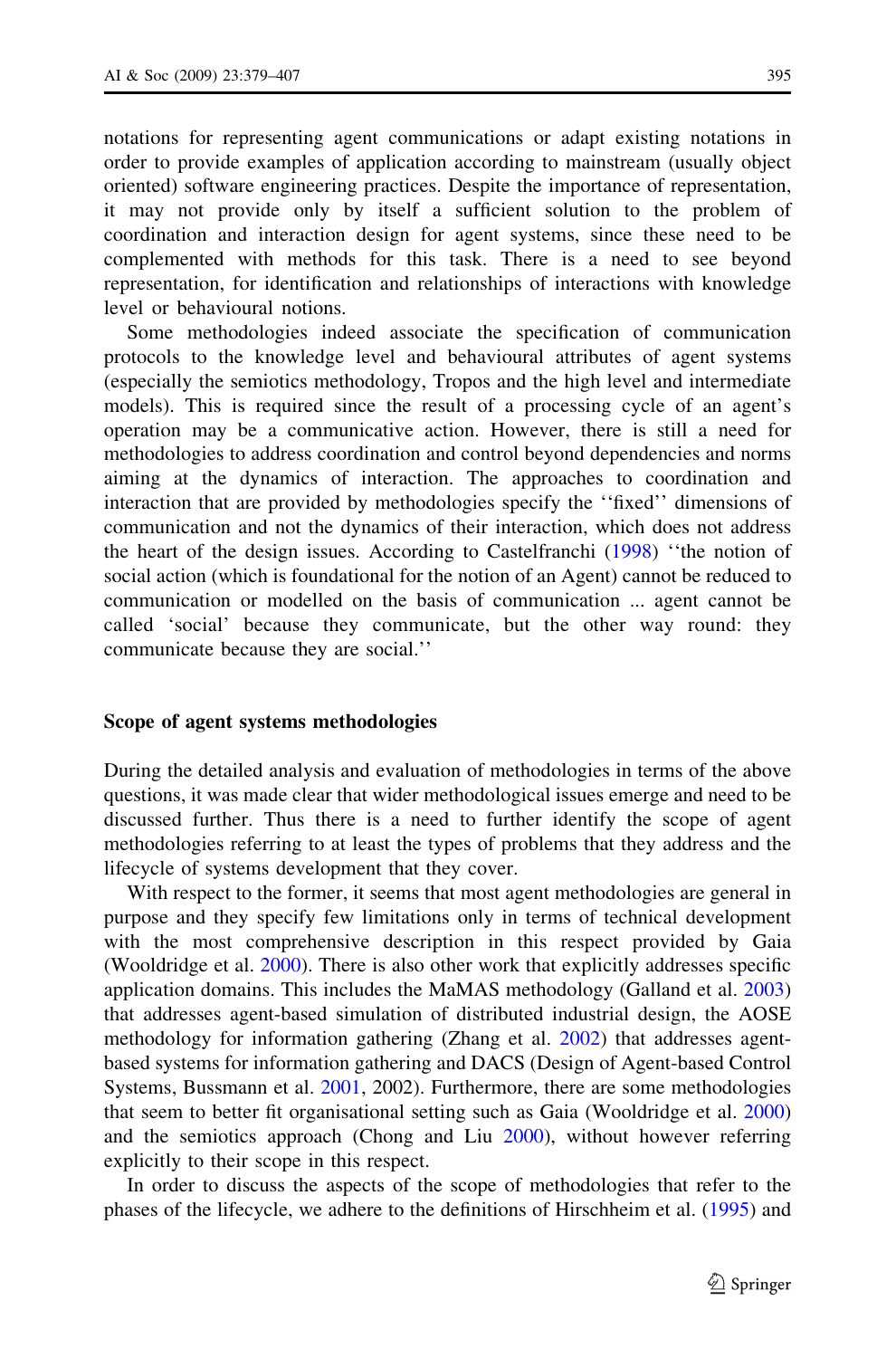Avison and Fitzgerald ([1998\)](#page-25-0). Certainly issues such as: the sequence by which these activities occur, the depth to which each methodology strives in for each of the above phases and the occurrences of each activity during the life-cycle, and others, are quite different per methodology.

- Problem formulation refers to 'the identification of problematic situations and object systems for change, assisting sense-making at the front-end of the lifecycle' (Hirschheim et al. [1995\)](#page-26-0). Problem formulation also includes the social aspects of feasibility that are related to the understanding of the need and the goals for design.
- Feasibility refers to 'principles of accounting and economics to assess the effectiveness and efficiency of design proposals' (Hirschheim et al. [1995\)](#page-26-0). However, Avison and Fitzgerald ([1998](#page-25-0)) imply that a definition referring to economic terms is a narrow definition for feasibility, as ''feasibility may include social, user and technical issues'' (which may also be related to problem formulation, depending on the methodology).
- Analysis is performed on the factual situation identified and presents the current system investigating alternative methods and processes. Perhaps more intensely than any other previous phase, analysis includes the capture of user requirements.
- Design refers to the description of the new system, incorporating the requirements of the analysis, attempting to avoid problems occurred with the old system and without including new ones.
- Implementation refers to the actual realisation of the new system including prototyping and testing.
- Evaluation refers to ensuring that the system follows the requirements identified in the previous phases of the lifecycle.
- Maintenance happens when the new system is operational and aims at ensuring that the operation of the system is efficient and effective.

The investigation of methodologies in terms of the systems lifecycle is useful since it provides a widely accepted set of phases upon which methodologies may be mapped. Inevitably, some methodologies are more comprehensive than others with respect to their orientation to the lifecycle. Although the discussion regarding the coverage of the systems is made with a loose correspondence to the above phases, we note that whether a methodology may be considered as addressing in a comprehensive way a particular phase of the lifecycle is not determined solely on the claims of methodologies but also includes the study of their building blocks or methods provided. Thus in terms of Table [7,](#page-18-0) the strongly shaded area indicates that a methodology covers the phase in some detail and provides a comprehensive set of methods, models, techniques, etc. of support, while the lightly shaded area means that the methodology addresses the area in less detail.

• Problem formulation: Some methodologies incorporate aspects that might be related to problem formulation (Semiotics, REF and Tropos), since they define models that attempt to elicit information about the problem domain. However they still do not specify clearly important aspects of problem formulation such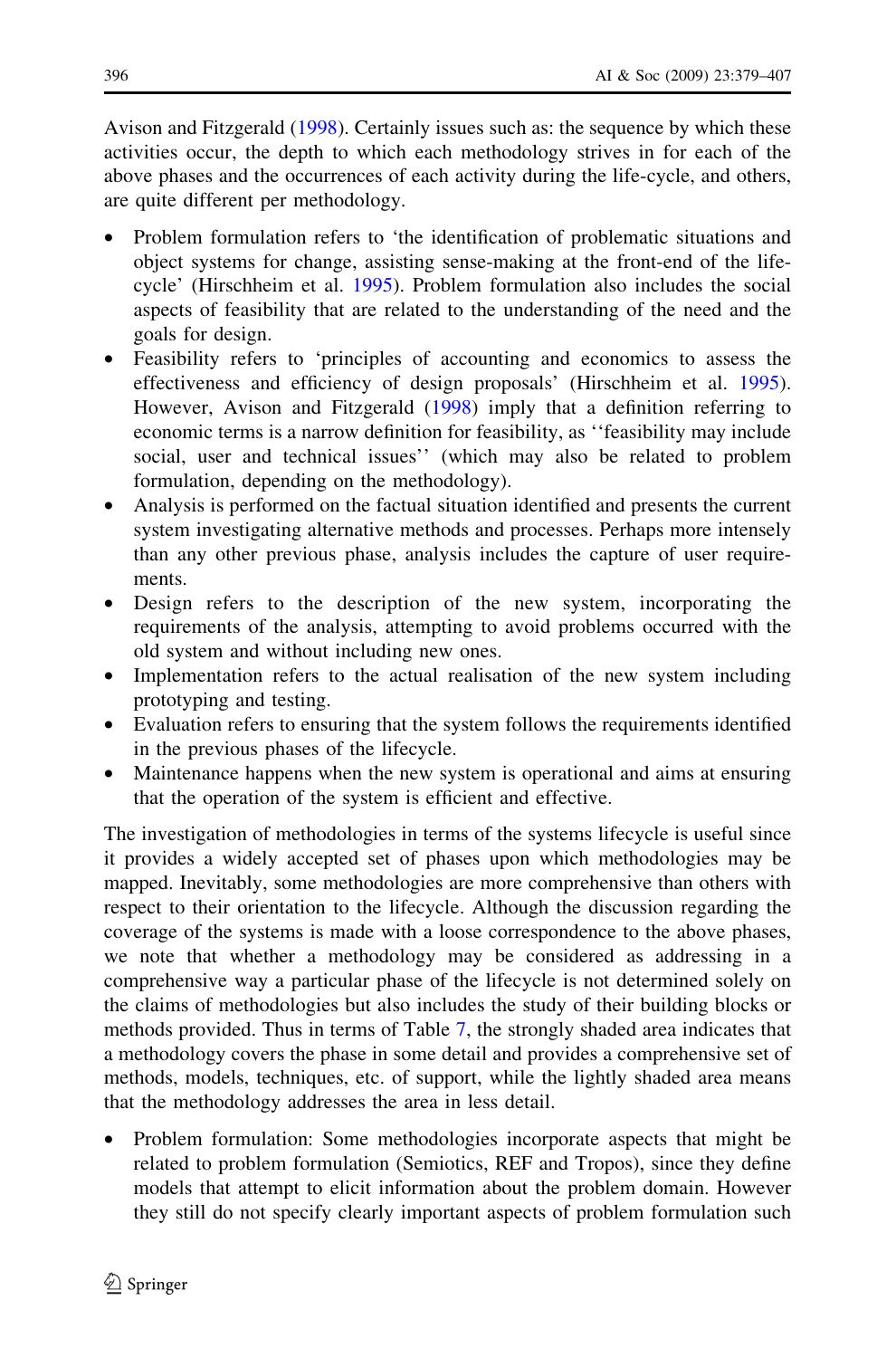<span id="page-18-0"></span>

| Bernon et al (2002)<br>Henderson-Sellers<br>Zhang et al (2002)<br>Caire et al (2002)<br>Wooldridge et al<br>(2000)<br>Donzelli (2003)<br>Debenham and<br>Yu and Schmid<br>Winikoff (2002)<br>Chong and Liu<br>Bresciani et al<br>Lalonde (1999)<br>Bresciani and<br>Elammari and<br>DeLoach et al<br>Padgham and<br>Gervais, M.P.<br><b>Authors</b><br>(2004)<br>(2000)<br>(2001)<br>(2002)<br>(2003)<br>Multiagent Systems Engineering (MaSE)<br>Agent oriented and role based workflow<br>ODAC (Open distributed Applications<br>ADELFE (Toolkit for designing soft-<br>AOSE methodology for information<br>A Semiotic Approach based on Roles<br>High-Level and Intermediate Models<br>Extended OPEN Process framework<br>ware with emergent functionalities)<br>REF: Agent based Requirements<br>Engineering Framework | Maintenance<br>Evaluation<br>Implementation<br>Design<br>Analysis<br>Feasibility<br>Formulation<br>Problem |  |  |  |  |  |  |        |
|----------------------------------------------------------------------------------------------------------------------------------------------------------------------------------------------------------------------------------------------------------------------------------------------------------------------------------------------------------------------------------------------------------------------------------------------------------------------------------------------------------------------------------------------------------------------------------------------------------------------------------------------------------------------------------------------------------------------------------------------------------------------------------------------------------------------------|------------------------------------------------------------------------------------------------------------|--|--|--|--|--|--|--------|
|                                                                                                                                                                                                                                                                                                                                                                                                                                                                                                                                                                                                                                                                                                                                                                                                                            |                                                                                                            |  |  |  |  |  |  | (1999) |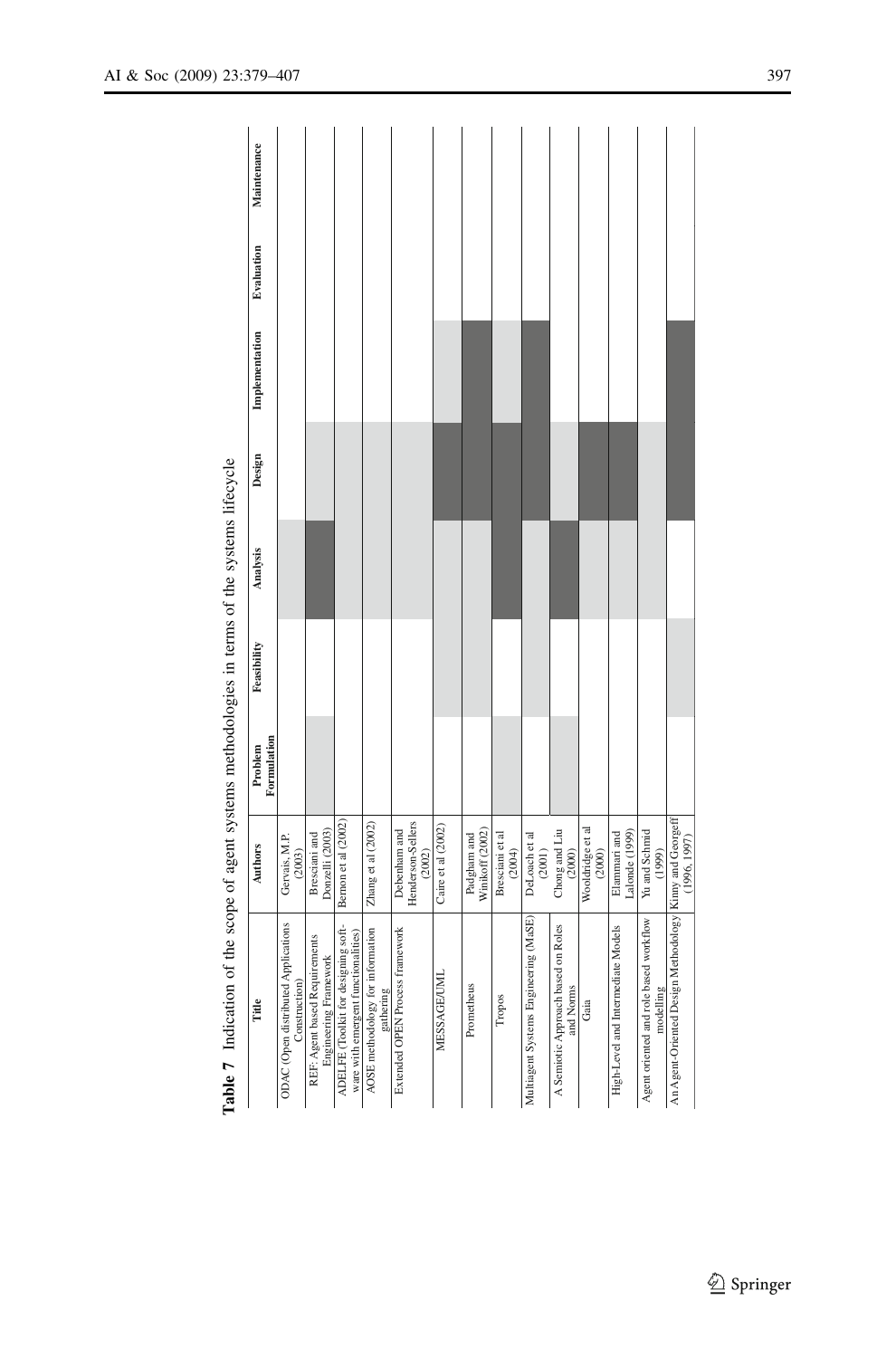as the mechanisms for decision making and reaching consensus and the eligibility of methods for data collection.

- Feasibility: Some methodologies provide assistance to practitioners with regard to the feasibility of the proposed approach with respect to technical issues (BDI methodology, MESSAGE/UML, Prometheus, MaSE). Notably, there is as yet no methodology that addresses economic issues of agent systems application<sup>3</sup>.
- Analysis: Most methodologies provide methods and techniques for enabling the analysis of the factual situation. However, few connect this analysis to user requirements (Tropos and REF); most of them focus on the representation of functional specifications, mainly in terms of illustrating the use of used cases.
- Design: The majority of methodologies address the technical design of agent systems in terms of models that specify the characteristics of these types of systems. The degree by which methodologies reach to detailed design, which includes the formal specification of agent related concepts (e.g. in terms of O–O techniques and agent metamodels) which determines whether they address this phase comprehensively or not.
- Implementation: This phase is addressed by providing formal specifications of agents systems in notations that can straightforwardly lead to software development. When there are also CASE tools that support the methodology or guidelines for implementation with existing agent software development environments then the methodology is considered as addressing this phase in a comprehensive way.
- Evaluation and maintenance: These phases do not seem to be addressed by any methodology in the field.

Challenges for future work with respect to the methodologies' coverage of the systems lifecycle are related to the degree by which they address the requirements of each phase and their extension of scope targeting at other phases. Some of them include the enrichment of the problem formulation phase to include methods for decision making and data collection, the incorporation of eliciting user requirements to the analysis phase, the provision of formal models for design, addressing the issue of feasibility of agent systems from an economic perspective, and targeting at evaluation and maintenance of agent systems. There are also opportunities for practitioners to make combined use of methodologies with building blocks that address complementary phases of the lifecycle. For example, this may be the case for methodologies that address comprehensively the analysis phase with those that address comprehensively detailed design and implementation.

<sup>&</sup>lt;sup>3</sup> Some information systems methodologies include guidelines and methods for feasibility studies concerned with economics like SSADM (Structured Systems Analysis and Design Methodology) (Weaver et al. [1998\)](#page-27-0) and DSDM (Dynamic Systems Development Method) (The DSDM consortium, http://www.dsdm.org).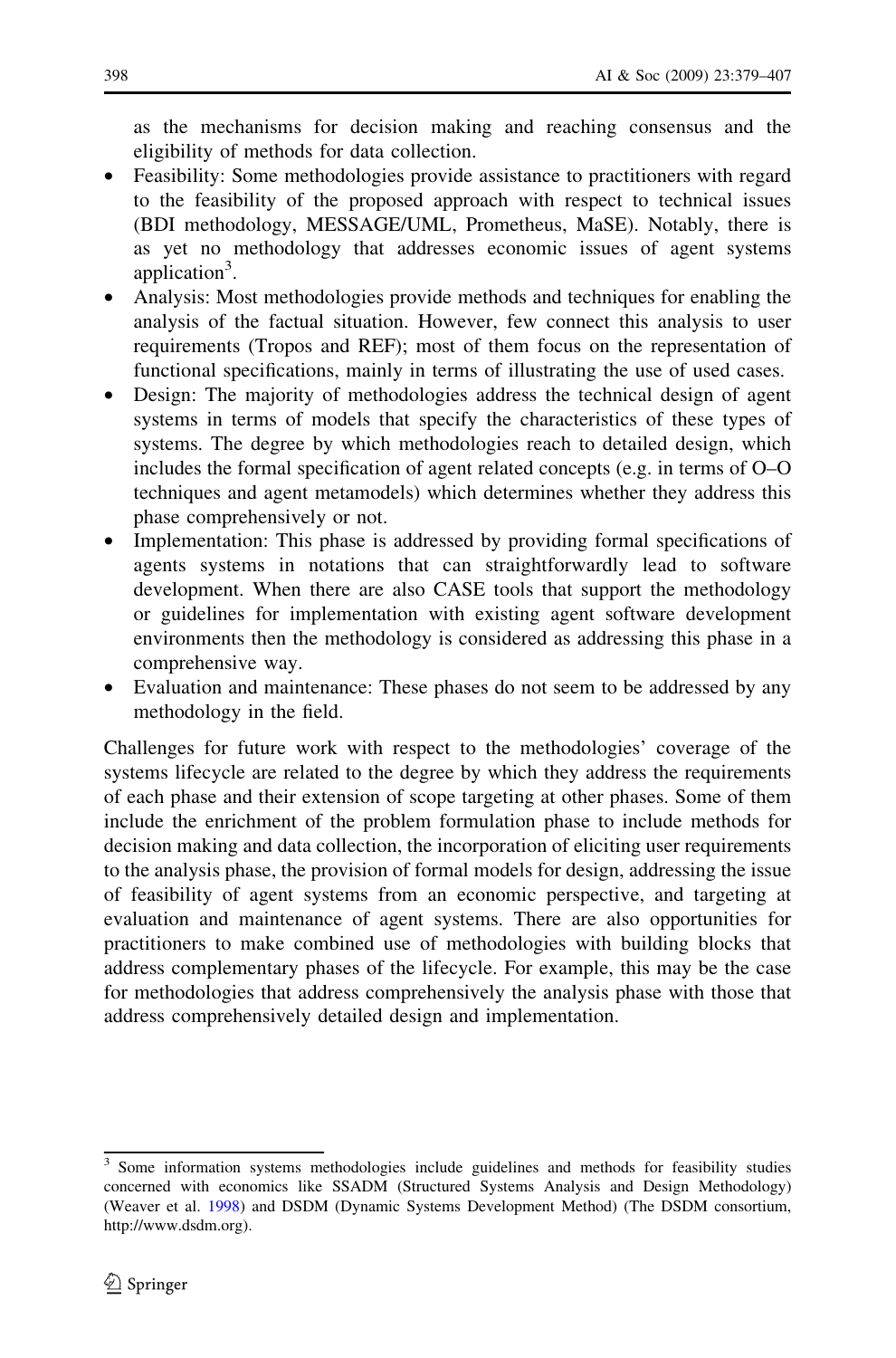#### Conceptual foundations of agent systems methodologies: a holistic view

Besides other aspects of a methodology that are usually explicit, a methodology is also guided and formulated by assumptions that determine the capability of a methodology to affect the current organisation of the system to which it is applied. As Lane ([1999\)](#page-27-0) remarks 'these assumptions have implications for the type of modelling work that is possible and the nature of any changes that may be made in consequence'. These assumptions form the conceptual foundations of a methodology and largely determine whether practitioners can adhere to it or not. It may need to be stressed that the investigation of a methodology's conceptual foundations is not an idle academic exercise. In particular, unless agent methodology work firmly discusses the ways that they can affect and change the organisational aspects of human activities that they come to support, they will inevitably constrain their applicability solely to technical development.

There is substantial, long-dating work in the field of systems thinking and information systems theory and practice about the nature of methodologies and the paradigms and assumptions by which these are equipped to address decision making and design. It is out of the scope of this paper to provide a detailed account of this work but as a working schema the paper refers to two widely-accepted paradigms for methodology development for the purposes of this work as 'narrowly technical' and 'contextually sensitive'.

The paper refers to the 'narrowly technical' stance in a similar sense to what is referred to as functionalism by Burrell and Morgan [\(1979](#page-25-0)), hard systems thinking by Checkland ([1981\)](#page-26-0) and rationalistic tradition by Winograd and Flores [\(1986](#page-28-0)). The narrowly technical approach consists of assumptions about the nature of methods that emphasise optimisation, effectiveness and efficiency and assumptions about the nature of the world (i.e. a human activity system or a domain) that consider it as ''objectively existing'' with the consequence that methods do not question its organisation and structure. The narrowly technical approach promotes the role of the designer as an 'expert' of mastering design tools and most often considers that it is legitimate for decision making to happen by the most ''appropriate'' people involved in the design process.

In contrast, the paper refers to the 'contextually sensitive' stance in a similar sense to what is referred to as interpretivism by Burrell and Morgan ([1979\)](#page-25-0), soft systems thinking by Checkland ([1981\)](#page-26-0) and social relativism by Hirchheim et al. [\(1995](#page-26-0)). The contextually sensitive approach consists of assumptions about the nature of methods that emphasise learning, knowledge sharing and identify the meaning of interactions, and assumptions about the nature of the world that consider it as subjectively existing. Thus each stakeholder may have a different perspective about the world, with the consequence that the methods provided need to explore its organisation and structure, rather than consider these as objectively existing. The contextually sensitive approach promotes changes to the social environment by means of consensus.

It should be noted that the two kinds of approaches are actually using agent concepts for different purposes and making different claims about agent concepts. The first uses agent concepts for addressing complexity in software engineering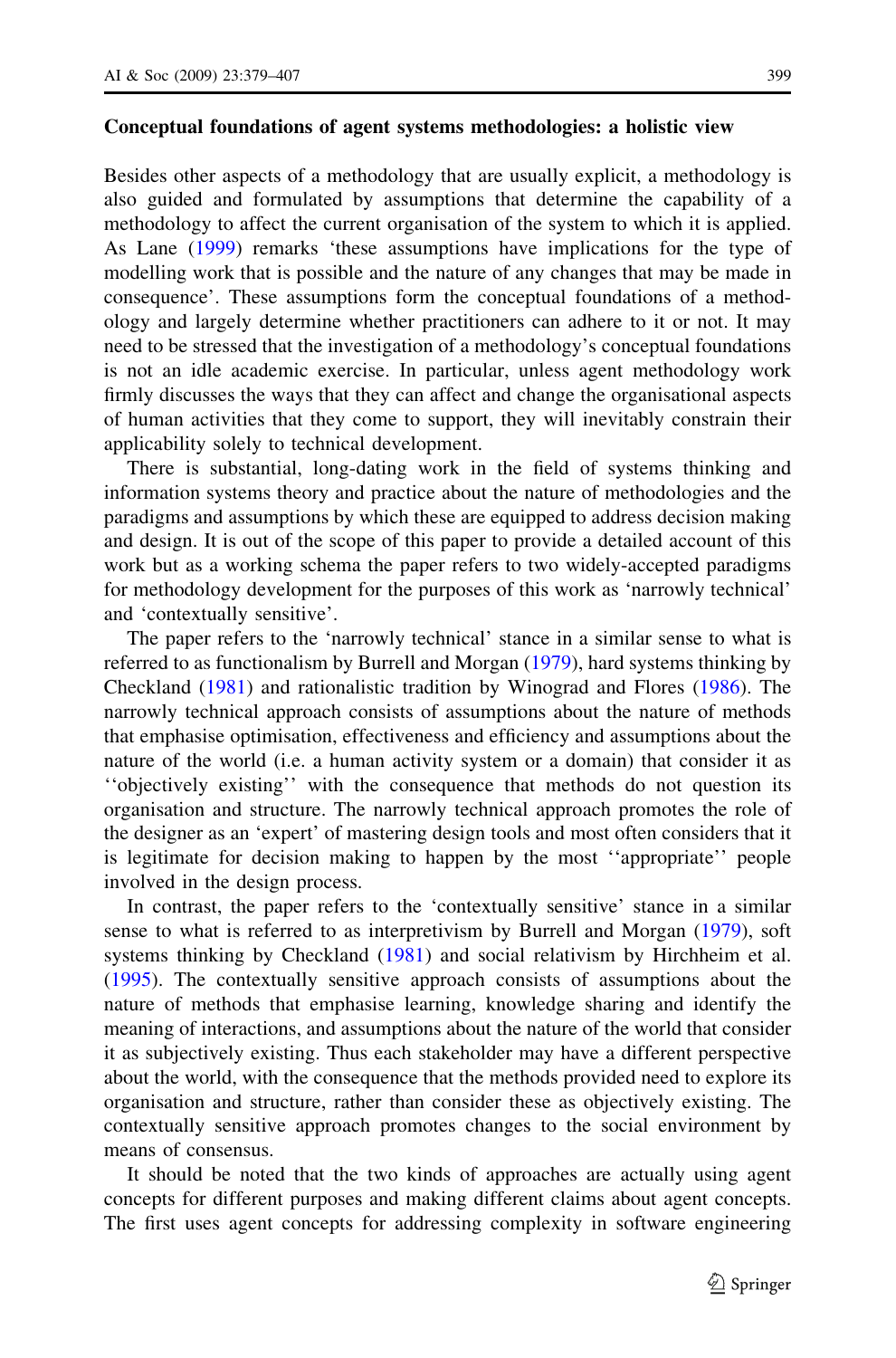(see e.g. Jennings [2001](#page-27-0)), while the second uses agent concepts for modelling and analyzing the problem context (see e.g. Yu 2001). A unifying aim of agent systems methodologies is to model the dynamic aspects of information systems and a common general perspective that guides this work is that they view information systems as a set of interacting agents that may have common and conflicting goals. Besides this focus, the study of methodologies' documentation does not elaborate on their conceptual foundations and assumptions about the nature of their approach with respect to the methods they employ and the social environment in which they are applied. The background and objectives of methodologies are the main vehicle for identifying these foundations since these are usually provided by the authors of methodologies explicitly (Table [1](#page-5-0)).

#### The 'narrowly-technical' stance

Narrowly technical approaches are largely concerned with addressing the software implementation problems of agent systems. To achieve this, methodologies usually attempt to marry agent research to O–O programming. This is a big step for agent systems development that contributes to the mainstream acceptance of agent-based computing as a new paradigm for development of complex information systems employed with some degree of autonomy and/or intelligence. These approaches provide useful guidance for technical development of agent systems in various ways including, among others, basic steps for software engineering tasks and O–O models for agent concepts. Methodologies that profoundly distinguish this type of focus include MESSAGE/UML (Caire et al. [2002](#page-26-0)); Prometheus (Padgham and Winikoff [2002\)](#page-27-0); MaSE (DeLoach et al. [2001\)](#page-26-0), and the Agent-Oriented Design Methodology (Kinny and Georgeff 1996, [1997\)](#page-27-0).

An important shortcoming of the narrowly technical approaches is that they do not deal extensively with identifying design requirements in a context specific way. Although some methodologies refer to aspects of the problem situation during the argumentation of their problematique, they do not deal with this as a part of their methodology, i.e. they do not include building blocks for eliciting knowledge from, interacting with and understanding this environment. For example, the Gaia methodology clearly situates its scope outside user requirements (Wooldridge et al. [2000\)](#page-28-0). However, for practical adoption, a methodology should provide guidance and support from the beginning of the lifecycle. As a consequence these approaches need to be complemented with methods that investigate user requirements.

The focus of narrowly technical approaches is on issues such as improving productivity, efficiency, extensibility, robustness, etc. and specifying problematic situations in engineering terms without explaining adequately why specific aspects of the environment are modelled following that methodology. This focus elevates the role of the designer to that of an expert that should be in the position to manage methodology building blocks in order to fit the agent-based system with the technology.

Questions that may arise from this focus are related to the essence of an agent in the physical world/information system and to the corresponding realisation/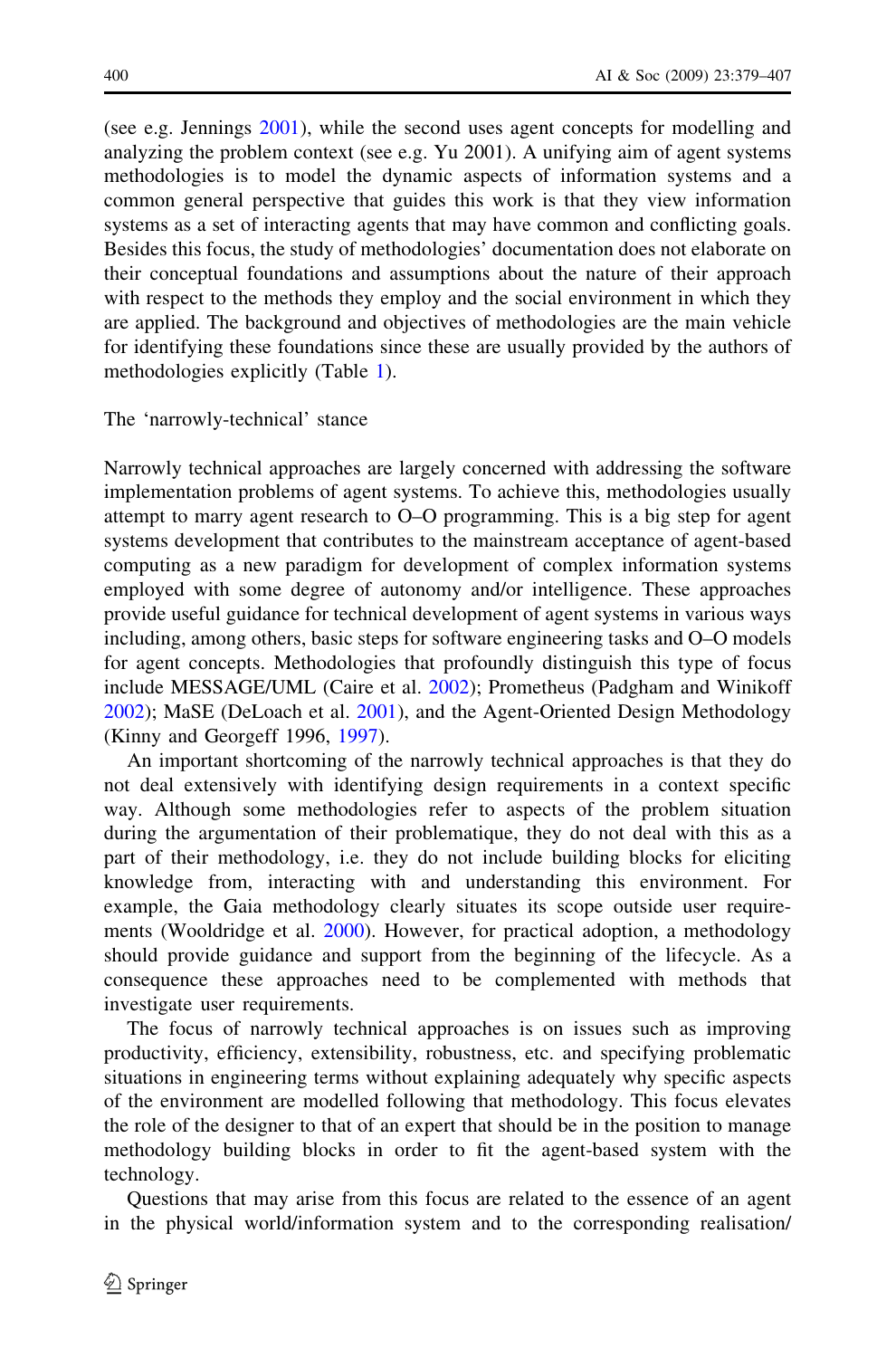observability and evaluation of agents to the new form of the information system as this is formulated by the use of a methodology. Other questions are related to the essential ''characteristics'' of the problematic situations for which software agents may be more appropriate instead of other conceptualisations. These methodologies are largely still in laboratory research stages and stronger impact can be expected as industrial investment and participation increase.

### The 'contextually sensitive' stance

Contextually sensitive approaches are largely concerned with eliciting design objectives and applying a methodology's building blocks via disseminating ideas and promoting social interaction with stakeholders of the problem domain. Thus the scientific methods used attempt to acquire knowledge and aim at interpreting the current situation. These methodologies address the specification of user requirements and provide methods that may identify basic aspects of an information system, possibly with the participation of other stakeholders.

There seem to be at least three agent systems methodologies that are influenced to some degree by the assumptions made by the contextually sensitive approach. The semiotics approach (Chong and Liu [2000\)](#page-26-0) describes a semantic model that 'provides a mechanism for identifying a list of terms that should be included into the ontology' and also 'reveals the types and roles of agents that are needed in the system to solve the problems in the business domain'. The Tropos methodology (Bresciani et al. [2004\)](#page-25-0) defines an actor model that represents the identified stakeholders of a domain with their respective objectives (goals) as part of the early requirements phase. REF (Brecianni and Donzelli [2003;](#page-25-0) Donzelli 2003) specifies an organisation model that represents agents, soft goals, hard goals tasks and dependencies that are identified in a specific problem situation.

The methodologies that follow a contextually sensitive approach attempt to interpret specific situations rather than define them 'objectively', in contrast to the narrowly technical approaches. Thus the role of the designer is best understood as that of a catalyst for the case of eliciting knowledge about the organisation and then that of introducing changes to the organisation in terms of agent-based systems. In this type of approaches it is important that the perspectives of involved stakeholders are included in models of the current situation that can be understood not only by the designer but by all people involved, and that a consensus process exists for reaching to a commonly agreed set of objectives for the new organisation and system that will arise from the introduction of agent systems.

# Challenges for agent systems methodology development and implications for design

This review of the landscape of agent systems methodology development suggests a number of open challenges for future work. While these challenges are not mutually independent and may not be applicable for each and every one of the methodologies,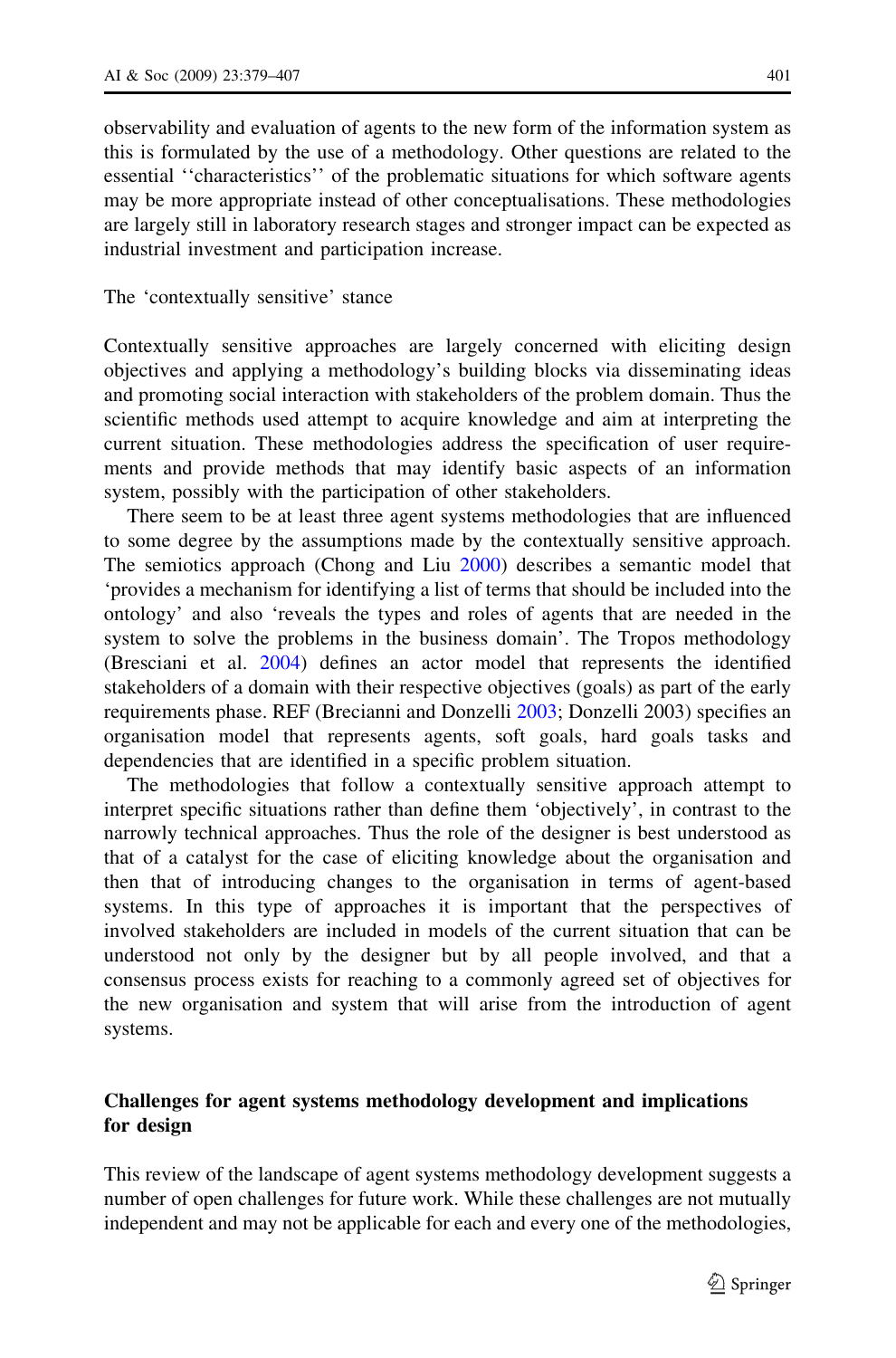it seems that they are central for the further development of the field. In particular, we identify the following challenges for future research and development:

To further refine, comprehend and shape the underlying conceptual foundations of agent systems methodologies

Currently methodologies for agent systems design do not specify explicitly their underlying conceptual foundations and assumptions. This review has shown that these foundations determine the nature of modelling work that may be conducted and the range of possibilities for taking action to change the situations faced by the methodology. Currently these aspects are largely unclear for agent systems methodologies. These foundations and underlying assumptions need to be clarified in terms of both agent systems and information systems theory and practice.

To identify other methodologies, methods and techniques, etc. that can contribute to the extension of the scope of work

After studying the scope of methodologies, we have seen that most methodologies do not address in depth some aspects of the systems lifecycle. This is particularly evident for the phases of problem formulation, feasibility and analysis, where there is also substantial work outside the field of agent systems. There is a need to identify related work in this respect and incorporate this to the body of agent methodologies. This is also the case with the phases of evaluation and maintenance that are not at all addressed. When methodologies incorporate the above issues, they will be in the position to explain fundamental questions about agent systems design such as the economics of adopting an agent-based approach and the particular requirements of evaluating agent systems.

To situate the agent systems design process to the wider context of information systems development

Currently a large body of methodologies address this challenge in a technical way of associating agent systems design with mainstream software engineering techniques. What is urgently needed is to emphasise the contextual aspects of systems design, for example the active participation of human actors, the role of decision making during problem formulation, the eligibility of data collection methods, etc. Few methodologies provide some assistance on the above but clearly there is much more to be done.

This requirement is particularly important for enabling a wider understanding of the basics of agent concepts and technology and the elicitation of related requirements that can straightforwardly lead to the identification of agents for particular problem situations. Therefore, the characteristics of problematic situations that require an agent-based approach have to be further investigated rather than deciding upon that ''intuitively''—a complex problem that requires distributed problem solving competencies may not always 'require' a multi-agent solution. Currently the identification of agents is mainly considered as a design decision and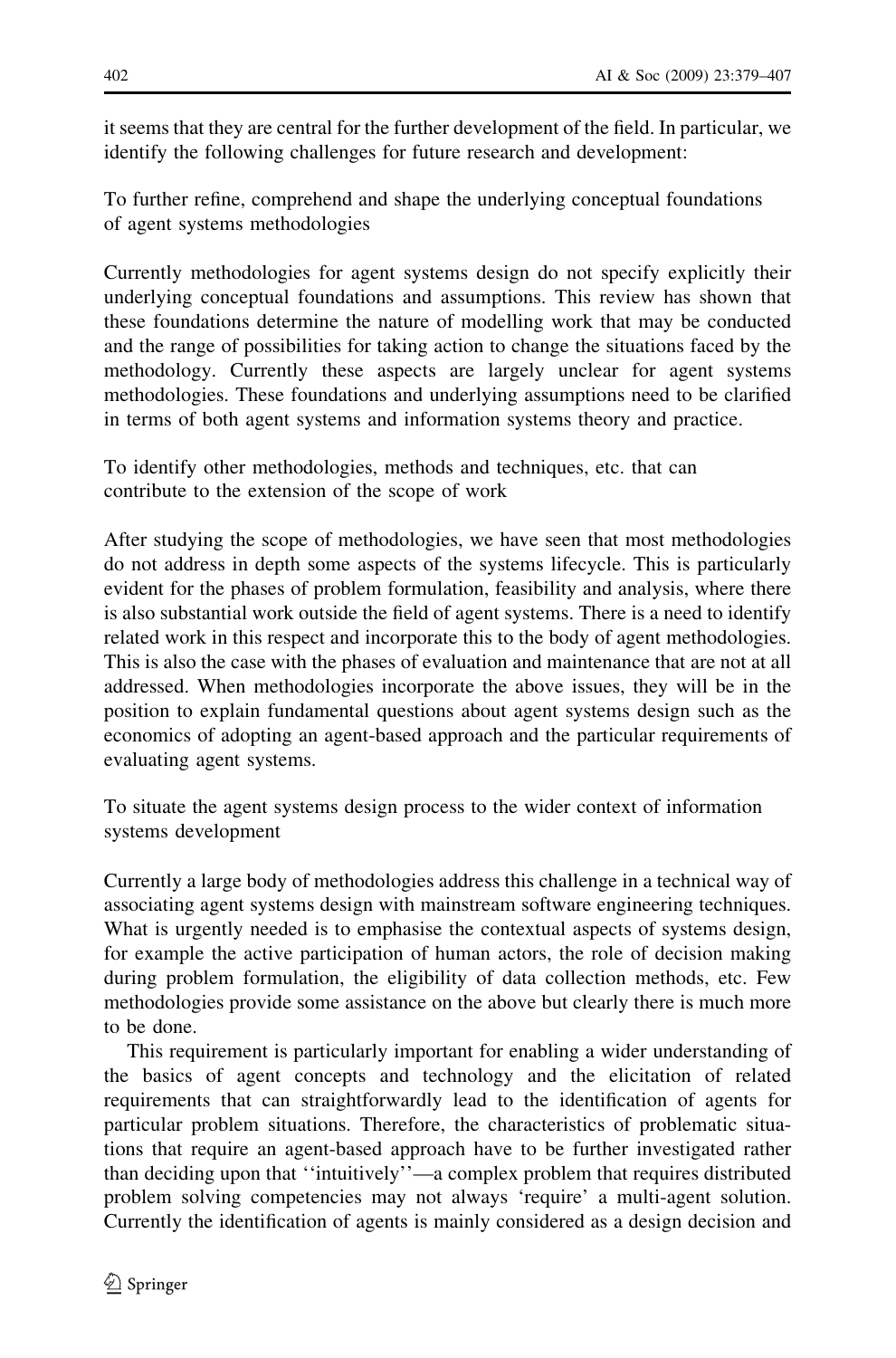the justification of the agent-based approach is made on general requirements, which are in the wish list of all designers, designing agent systems or not.

To further investigate the relationships of other agent systems research to current agent systems methodologies

Currently, many methodologies do not refer to prior work in agent systems research, which is sometimes surprising, for example, if we think about the large body of work in agent architectures. This aspect of methodology development is particularly important since there are works that may be easily incorporated to the body of methodologies in other areas as well, such as for example associating agent systems development with advanced task analysis techniques (e.g. Koutsabasis et al. [1999](#page-27-0)) and evaluation (e.g. Dikaiakos et al. [2001](#page-26-0)). This association elevates previous work on agent systems and provides justifications regarding the agent-oriented aspects of this work, which are sometimes very few due to the emphasis on software engineering.

To extend the scope of agent systems coordination/interaction

Currently, methodologies provide limited assistance with regard to the design of coordination/interaction of agent systems. In this respect, agent systems methodologies do not borrow much from related work in the field. There is some work in some agent methodologies, especially the semiotics methodology, Tropos and the high level and intermediate models, that may fit well with theories of coordination (such as the theory of coordination of Malone and Crowston 1984). Besides this work, most methodologies mainly deal with providing notations for representing communication protocols and need to include the design of agent systems dynamics.

To apply and evaluate agent systems methodologies by employing them to specific problem situations

Most methodologies are currently illustrated in the form of scenarios or 'case studies' (though the term is not used correctly, since in most cases these do not refer to real application). A few methodologies provide CASE tools and/or demonstrate the implementation with existing agent development environments. There is certainly a need to link agent systems methodology work with existing environments, multi-agent infrastructures etc. in order to provide practical assistance to agent developers.

# Summary and conclusions

The paper presented a critical review of agent systems methodologies that envisages formulate the current knowledge in the field in a form that promotes understanding and uptake by practitioners. We have adopted a broad perspective encompassing fundamental issues from the areas of IS methodology development and agent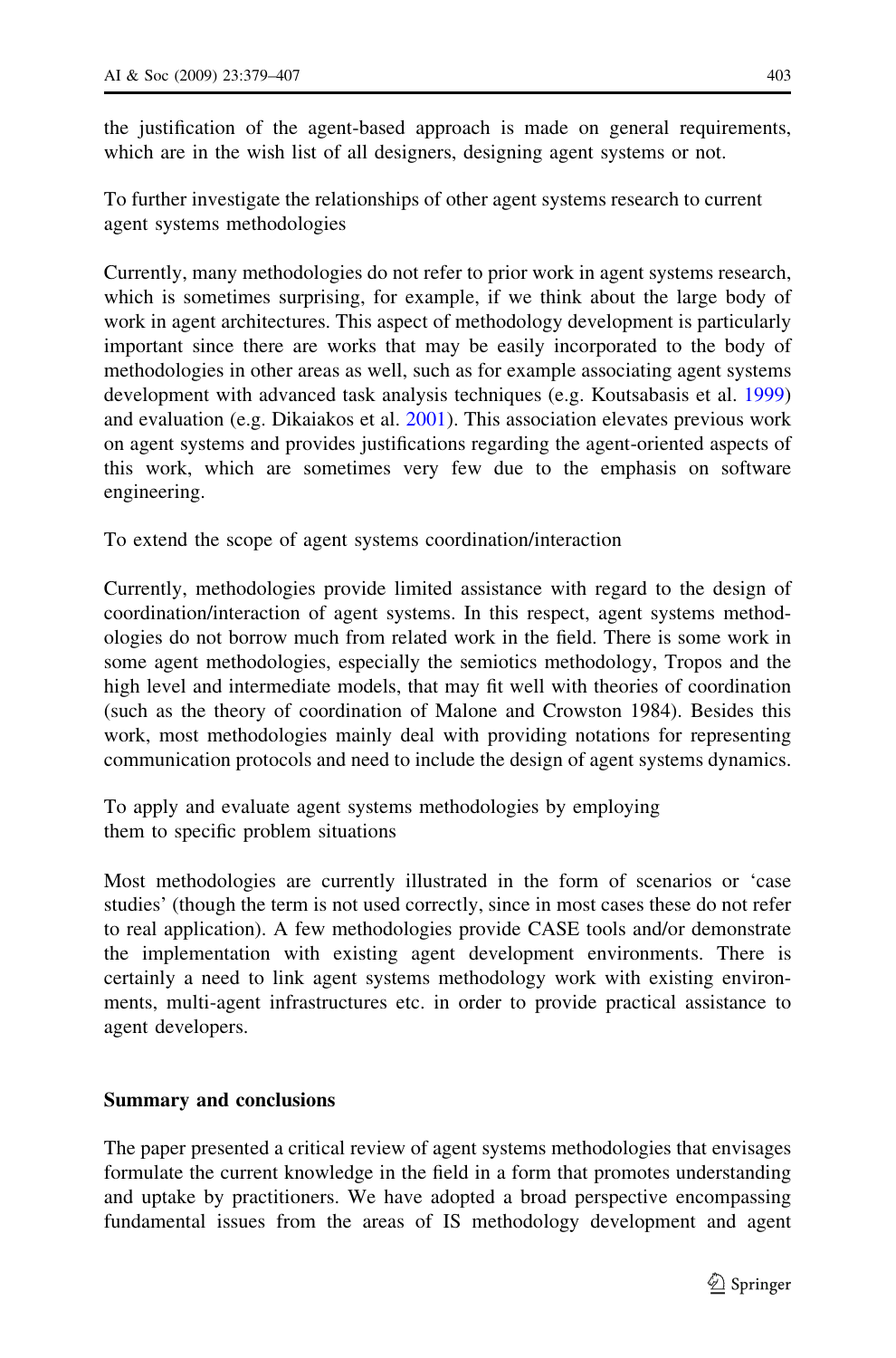<span id="page-25-0"></span>systems research and development. Over 30 agent systems methodologies documented in more than 70 journal and conference papers have been examined. We have tried to accommodate the best practices of methodologies rather than insist on the drawbacks of methodologies, in terms of clarity, comprehensiveness, and others.

The work presented in the paper inevitably makes interpretations of the work in agent systems methodologies in order to enable a critical review. When it comes to agent research issues, interpretations mainly take into account other work in agent systems, which has not explicitly been named as 'methodology' by the authors but should be related to it, including work in agent metamodels and architecture. When it comes to more general methodological issues, interpretations mainly take into account related work in the field of information systems theory and practice, which has a long historical background over principled problem solving. We envisage that the new understanding of fundamental issues in agent systems methodology development may be of help to academics and practitioners in the areas of agent systems and information systems research.

The paper identifies significant challenges for agent systems methodologies that, if pursued, can contribute to a new understanding of the field towards holistic design methods that place human users and information systems stakeholders at the centre of interest and involve them to the design process as much as possible. Dealing with the identified challenges can enable deeper comprehension and wider uptake of this work both inside and outside the agent community and contribute to the evaluation of the current situation in the field. The clarifications that this review has made over agent systems methodologies can assist information systems designers to develop agent systems that are more responsive to human and social needs.

# References

- Avison DE, Fitzgerald G (1998) Information systems development: methodologies, techniques and tools, 2nd edn. The Alden Press, Oxford
- Bauer B (2001) UML Class diagrams: revisited in the context of agent-based systems. In: Proceedings of agent-oriented software engineering (AOSE) 2001, Agents 2001, Montreal, pp 1–8
- Bernon J, Gleizes MP, Picard G, Glize P (2002) The Adelfe methodology for an intranet system design. In: Proceedings of the 4th international bi-conference workshop on agent-oriented information systems (AOIS-2002 at CAiSE\*02) Toronto, 27–28 May 2002
- Booch G (1994) Object-oriented analysis and design, 2nd edn. Addison-Wesley, Reading
- Booch G, Jacobson I, Rumbaugh J (2001) OMG—Unified modelling language. OMG, September 2001. <http://www.omg.org>
- Bratman M (1987) Intention, plans, and practical reason. Harvard University, Campridge
- Bresciani P, Perini A, Giorgini P, Giunchiglia F, Mylopoulos J (2004) Tropos: an agent-oriented software development methodology Auton Agent Multi Agent Syst. 8(3):203–236
- Bresciani P, Donzelli P (2003) REF: a practical agent-based requirement engineering framework. In: 5th international bi-conference workshop on agent oriented information systems (AOIS-2003), Chicago, 13 October 2003. <http://www.aamas-conference.org/> at ER'03
- Burmeister B (1996) Models and methodology for agent-oriented analysis and design, In: Fisher K (ed) Working notes of the KI'96 workshop on agent-oriented programming and distributed artificial intelligence, DFKI document D-96-06. [http://www.dfki.uni-kl.de/dfkidok/publications/D/96/06/](http://www.dfki.uni-kl.de/dfkidok/publications/D/96/06/abstract.html) [abstract.html](http://www.dfki.uni-kl.de/dfkidok/publications/D/96/06/abstract.html)
- Burrell G, Morgan G (1979) Sociological paradigms and organisational analysis. Heineman, London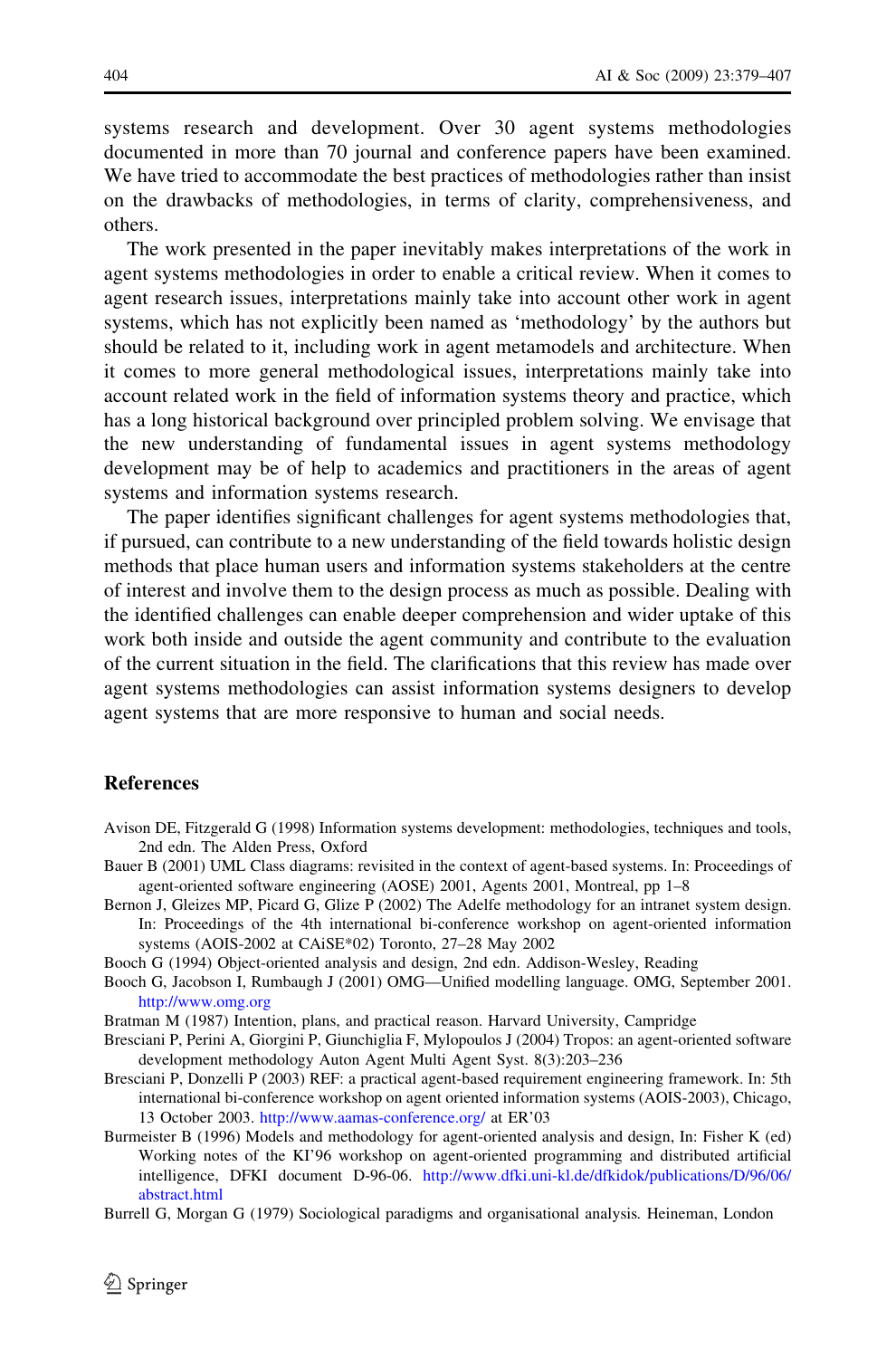- <span id="page-26-0"></span>Bussmann S, Jennings NR, Wooldridge M (2001) On the identification of agents in the design of production control systems In: Ciancarini P, Wooldridge M (eds) Agent-oriented software engineering, January 2001. Lecture notes in AI. vol 1957. Springer, Heidelberg
- Caire G, Garijo F, Gomez J, Pavon J, Vargas E (2002) Agent oriented analysis using MESSAGE/UML. In: Proceedings of the 4th international bi-conference workshop on agent-oriented information systems (AOIS-2002 at CAiSE\*02), Toronto, 27–28 May 2002
- Castelfranchi C (1998) Modelling social action for AI agents Artif Intell 103:157–182
- Castro J, Kolp M, Mylopoulos J (2002) Towards requirements-driven information systems engineering: the tropos project Inf Syst 27:365–389
- Checkland P (1981) Systems thinking, systems practice. Wiley, New York
- Checkland P, Scholes J (1998) Soft systems methodology in action. Wiley, New York
- Chong S, Liu K (2000) A semiotic approach for modelling and designing agent-based information systems based on roles and norms. In: Proceedings of 2nd conference on agent-oriented information systems. <http://www.aois.org/>
- Dam KH, Winikoff M (2003) Comparing agent-oriented methodologies. In: 5th international biconference workshop on agent oriented information systems (AOIS-2003) Melbourne,14 July 2003. At Autonomous agents and multi-agent systems (AAMAS'03)
- Debenham J, Henderson-Sellers B (2002) Full lifecycle methodologies for agent-oriented systems—the extended open process framework. In: Proceedings of the 4th international bi-conference workshop on agent-oriented information systems (aois-2002 at caise\*02) Toronto, 27–28 May 2002
- DeLoach SA, Wood MF, Sparkman HC (2001) Multiagent systems engineering. Int J Softw Eng Knowl Eng 11(3)
- Dikaiakos M, Samaras G (2001) performance evaluation of mobile agents: issues and approaches, in performance engineering: state of the art and current trends. In: Dumke, Rautenstrauch, Schmietendorf, Scholz (eds). Lecture Notes in Computer Science Series, state of the art survey, vol. 2047. Springer, pp 148–166
- Durfee EH, Lesser VR (1991) Partial global planning: a coordination framework for distributed hypothesis formation IEEE Trans Syst Man Cybern 21(5):1167–1183
- Elammari M, Lalonde W (1999) An agent-oriented methodology: high-level and intermediate models. In: Proceedings of 1st conference on agent-oriented information systems, 14–15 June 1999. [http://](http://www.aois.org) [www.aois.org](http://www.aois.org)
- Galland S, Grimaud F, Beaune P, Campagne JP (2003) MaMAS: an introduction to a methodological approach for the simulation of distributed industrial design Int J Prod Econ 85:11–31
- Gasser L (1991) Social conceptions of knowledge and action: DAI foundations and open systems semantics, Special issue on foundations of AI. Artif Intell J
- Gervais MP (2003) ODAC: An agent-oriented methodology based on ODP. Auton Agent Multi Agent Syst, vol 7, 30-07-2003, pp 199–228
- Giunchiglia F, Mylopoulos J, Perini A (2002) The tropos software development methodology: processes, models and diagrams. In: The 3rd international workshop on agent-oriented software engineering (AOSE-2002), Bologna, 15 July 2002. Held at Autonomous Agents & Multi-Agent Systems (AAMAS 2002)
- Gómez-Sanz J, Pavón J (2004) Methodologies for developing multi-agent systems J Universal Comput Sci (J.UCS) 10(4):359–374
- Gonzalez-Palacios J, Luck M (2005) A framework for patterns in Gaia: a case-study with organisations. In: Odell J et al (ed) AOSE 2004. LNCS, vol 3382, pp 174–188
- Hillegersberg JV, Kuldeep K (1999) Using metamodeling to integrate object-oriented analysis, design and programming concepts Inf Syst 24(2):113–129
- Hirschheim R, Klein HK, Lyytinen K (1995) Information systems development and data modelling, conceptual and philosophical foundations. Cambridge University, Great Britain
- Iglesias C, Garijo M, Gonzalez J, Velasco J (1996) A methodological proposal for multiagent systems development extending common KADS. In: Proceedings of the 10th knowledge acquisition for knowledge-based systems workshop, 9–14 November 1996, Banff. [http://ksi.cpsc.ucalgary.ca/KAW/](http://ksi.cpsc.ucalgary.ca/KAW/KAW96/iglesias/ Iglesias.html) [KAW96/iglesias/ Iglesias.html](http://ksi.cpsc.ucalgary.ca/KAW/KAW96/iglesias/ Iglesias.html)
- Iglesias CA, Carijo M, Gonzalez J (1999) A survey of agent-oriented methodologies, In: Intelligent agents V—Proceedings of the 5th international workshop on agent theories, Architectures and Languages (ATAL-98), Lecture Notes on Artificial Intelligence. Springer, Heidelberg
- Jennings NR (1993) commitments and conventions: the foundation of coordination in multi-agent systems Knowl Eng Rev 8(3):223–250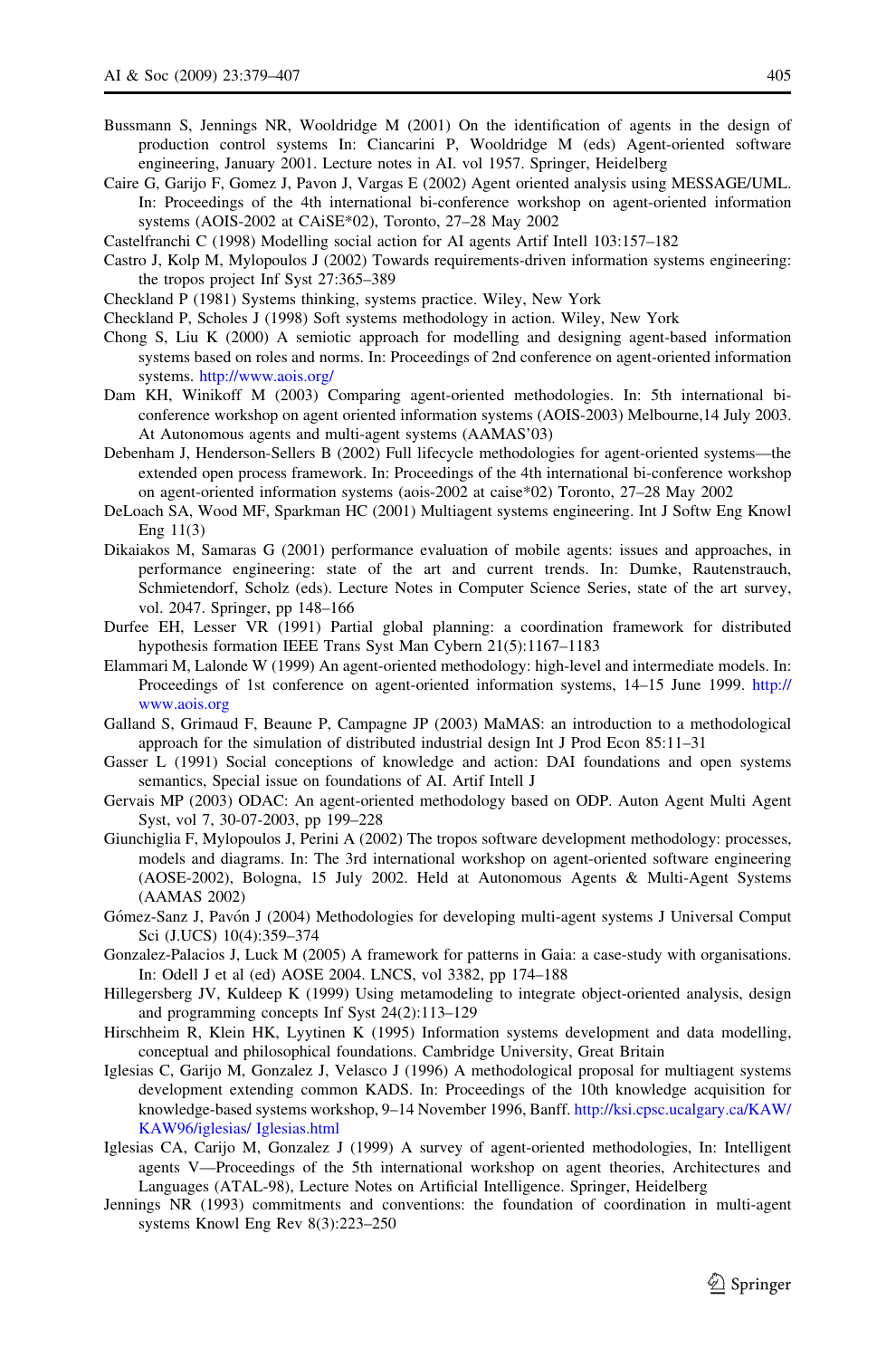- <span id="page-27-0"></span>Jennings NR (2001) An agent-based approach for building complex software systems Commun ACM 44(4):35–41
- Johnson H, Johnson P (1991) Task knowledge structures: psychological basis and integration into system design Acta Psychol 78:3–26
- Juan T, Sterling L, Winikoff M (2002) Assembling agent oriented software engineering methodologies from features. In: The 3rd international workshop on agent-oriented software engineering (AOSE-2002), Bologna, 15 July 2002. Held at Autonomous Agents & Multi-Agent Systems (AAMAS 2002)
- Kendall EA, Malkoun MT, Jiang C (1995) A methodology for developing agent based systems for enterprise integration. In: Luckose D, Zhang C (eds) Proceedings of the first Australian workshop on DAI, Lecture Notes on Artificial Intelligence. Springer, Heidelberg
- Kinny D, Georgeff M (1991) Commitment and effectiveness of situated agents. In: Proceedings of international joint conference on artificial intelligence, IJCAI91. 1991, pp 82–88
- Kinny D, Georgeff M (1997) Modelling and design of multi-agent systems. In: MullerJP, Wooldridge M, Jennings NR (eds) Intelligent agents III (LNAI vol 1193). Springer, Berlin, pp 1–20
- Kinny D, Georgeff M, Rao A (1996) A methodology and modelling technique for systems of BDI agents. In: Proceedings of 3rd international conference on agent theories, architectures and languages, 1996 (ATAL'96)
- Knublauch H, Rose T (2002) Tool-supported process analysis and design for the development of multiagent systems. In: The 3rd international workshop on agent-oriented software engineering (AOSE-2002), Bologna, 15 July 2002. Held at Autonomous Agents & Multi-Agent Systems (AAMAS 2002)
- Koutsabasis P, Darzentas JS, Spyrou T, Darzentas J (1999) Facilitating user–system interaction: the gaia interaction agent. In: Proceedings of 32nd Hawaiian international conference on system sciences HICSS-32. IEEE Society Press
- Lane DC (1999) Social theory and system dynamics practice Eur J Oper Res 113:501–527
- Lind J (2002) Patterns in agent-oriented software engineering, In: The 3rd international workshop on agent-oriented software engineering (AOSE-2002), Bologna, 15 July 2002. Held at Autonomous Agents & Multi-Agent Systems (AAMAS 2002)
- Luck M, McBurney P, Preist C (2003) Agent technology: enabling next generation computing—a roadmap for agent research, AgentLink, <http://www.agentlink.org>
- Malone T, Crowston K (1994) The interdisciplinary study of coordination ACM Comput Surv 26:87–119
- Odell J, Van Dyke H, Bauer B (2000) Extending UML for agents, In: Proceedings of AOIS 1999 (Agentoriented information systems), Heidelberg, 14–15 June 1999
- Padgham L, Winikoff M (2002) Prometheus: a methodology for developing intelligent agents, In: The 3rd international workshop on agent-oriented software engineering (AOSE-2002), Bologna, 15 July 2002. Held at Autonomous agents & multi-agent systems (AAMAS 2002)
- Rumbaugh J, Blaha M, Premerlani W, Eddy F, Lorensen W (1991) Object-oriented modelling and design. Prentice Hall, Englewood Cliifs
- Sannicolo F, Perini A, Giunchiglia F (2001) The Tropos modelling language: a user guide, Technical report, ITC-irst, December 2001
- Shoham Y, Tennenholtz M (1992) On the synthesis of useful social laws for artificial agent societies, In: Proceedings of the 10th national conference on artificial intelligence (AAAI-92), San Jose, pp 276– 281
- Sloman A (1996) Towards a general theory of representations. In: Peterson D (ed) Forms of representation, Intellect books
- Smith RG, Davis R (1981) Frameworks for cooperation in distributed problem solving IEEE Trans Syst Man Cybern 11(1):61–70
- Sturm A, Shehory O (2003) A framework for evaluating agent-oriented methodologies, In: 5th international bi-conference workshop on agent oriented information systems (aois-2003), Melbourne, 14 July 2003. At Autonomous Agents and Multi-Agent Systems (AAMAS'03)
- Sugumaran V, Storey VC (2002) Ontologies for conceptual modelling: their creation, use and management Data Knowl Eng 42:251–271
- Treur J (1999) Methodologies and software engineering for agent systems. AgentLink Newsletter, 2. <http://www.agentlink.org>
- Wagner G (2003) The agent-object-relationship metamodel: towards a unified view of state and dynamics Inf Syst 28:475–504
- Weaver PL, Lambrou N, Walkley M (1998) Practical SSADM version 4: a complete tutorial guide. Pentice Hall, London